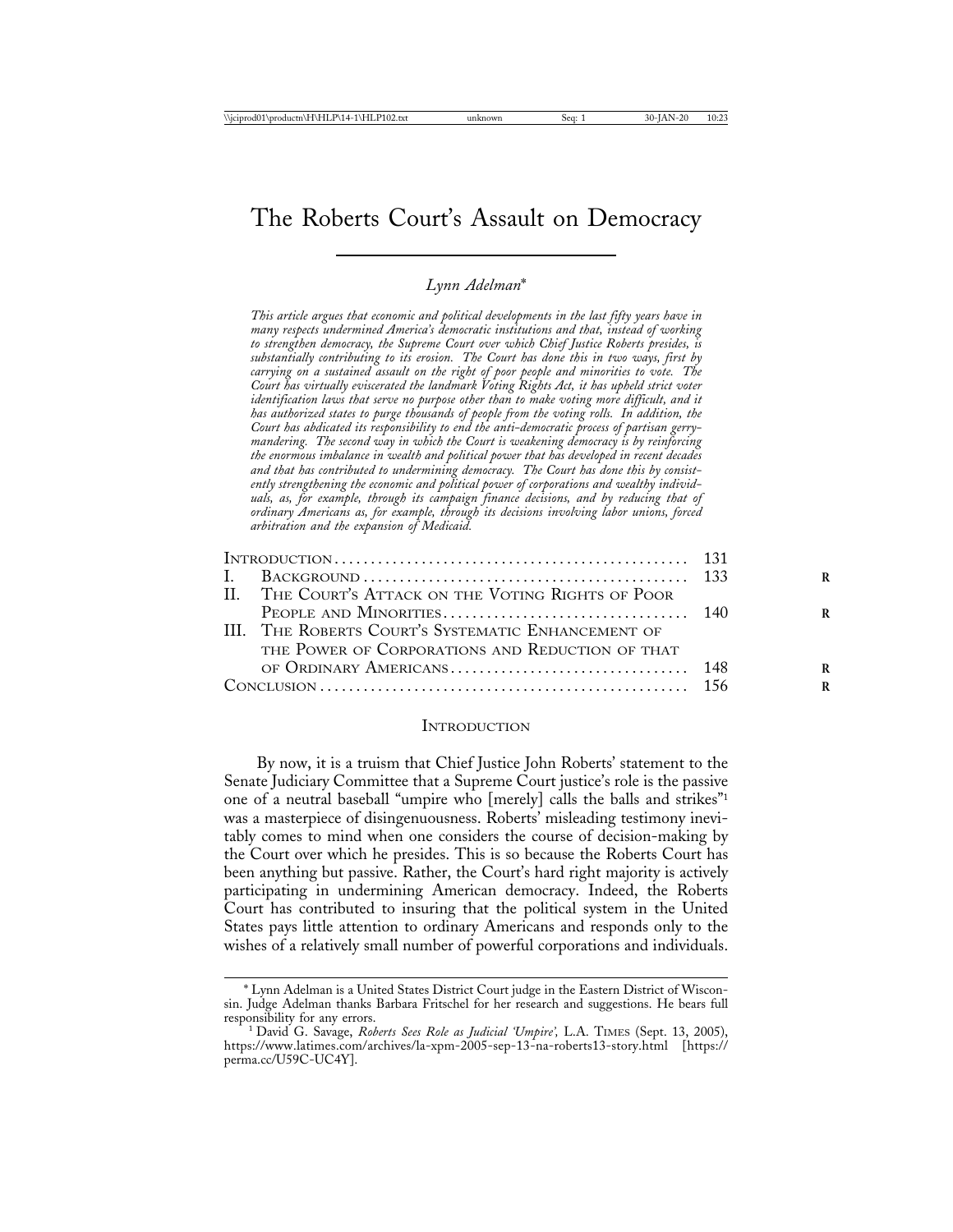#### As Columbia Law School professor Tim Wu explains:

About 75 percent of Americans favor higher taxes for the ultrawealthy. The idea that federal law would guarantee paid maternity leave attracts 67 percent support. Eighty-three percent favor strong net neutrality rules for broadband, and more than 60 percent want stronger privacy laws. Seventy-one percent think we should be able to buy drugs imported from Canada, and 92 percent think that Medicare should negotiate for lower drug prices. The list goes on.<sup>2</sup>

Of course, one cannot blame the Roberts Court for the fact that, in numerous instances, the will of the majority is ignored. The fault for that state of affairs is primarily with Congress. But, it is also true that the decisions of the Roberts Court are contributing substantially to the fact that ordinary Americans have so little political power. In at least two critical respects, the Court's decisions are undermining the democratic republic that the American people, often led by subordinated groups, have fought for. And this is happening at a time when democratic institutions need strengthening.

First, the Court has decided a number of cases which, taken together, constitute a direct assault on the right of poor people and minorities to vote. For example, the Court has weakened the Voting Rights Act ("VRA"), a landmark civil rights law.<sup>3</sup> In addition, it has upheld strict voter identification laws<sup>4</sup> as well as statutes authorizing purges of thousands of voters from the voting rolls.5 Further, it has failed to rein in the anti-democratic practice of partisan gerrymandering.6 The second way in which the Court's decisions have undermined democracy is that they have unfailingly increased the economic and political power of corporations and wealthy individuals and reduced that of ordinary Americans and entities which represent them, like labor unions.<sup>7</sup>

In this Article, I explore the decisions of the Roberts Court in these areas in more detail and discuss why they are so harmful to democracy. In Section I, I provide some background information in order to situate the Roberts Court in an historical context. I talk about how in the last third of the twentieth century in response to a number of economic and political

<sup>2</sup> Tim Wu, Opinion, *The Oppression of the Supermajority,* N.Y. TIMES (Mar. 5. 2019), https://www.nytimes.com/2019/03/05/opinion/oppression-majority.html [https://perma.cc/

<sup>&</sup>lt;sup>3</sup> See 52 U.S.C. § 10101 (1965); see infra notes 60–90 and accompanying text.<br>
<sup>4</sup> See Crawford v. Marion Cty. Election Bd., 553 U.S. 181 (2008).<br>
<sup>5</sup> See Husted v. A. Philip Randolph Inst., 138 S. Ct. 1833 (2018).<br>
<sup>6</sup>

<sup>1916 (2018).</sup> <sup>7</sup> *See* Michele Gilman, *A Court for the One Percent: How the Supreme Court Contributes to Economic Inequality,* 2 UTAH L. REV. 389 (2014); David L. Franklin, *What Kind of Business-Friendly Court? Explaining the Chamber of Commerce's Success at the Roberts Court,* 49 SANTA CLARA L. REV. 1019 (2009).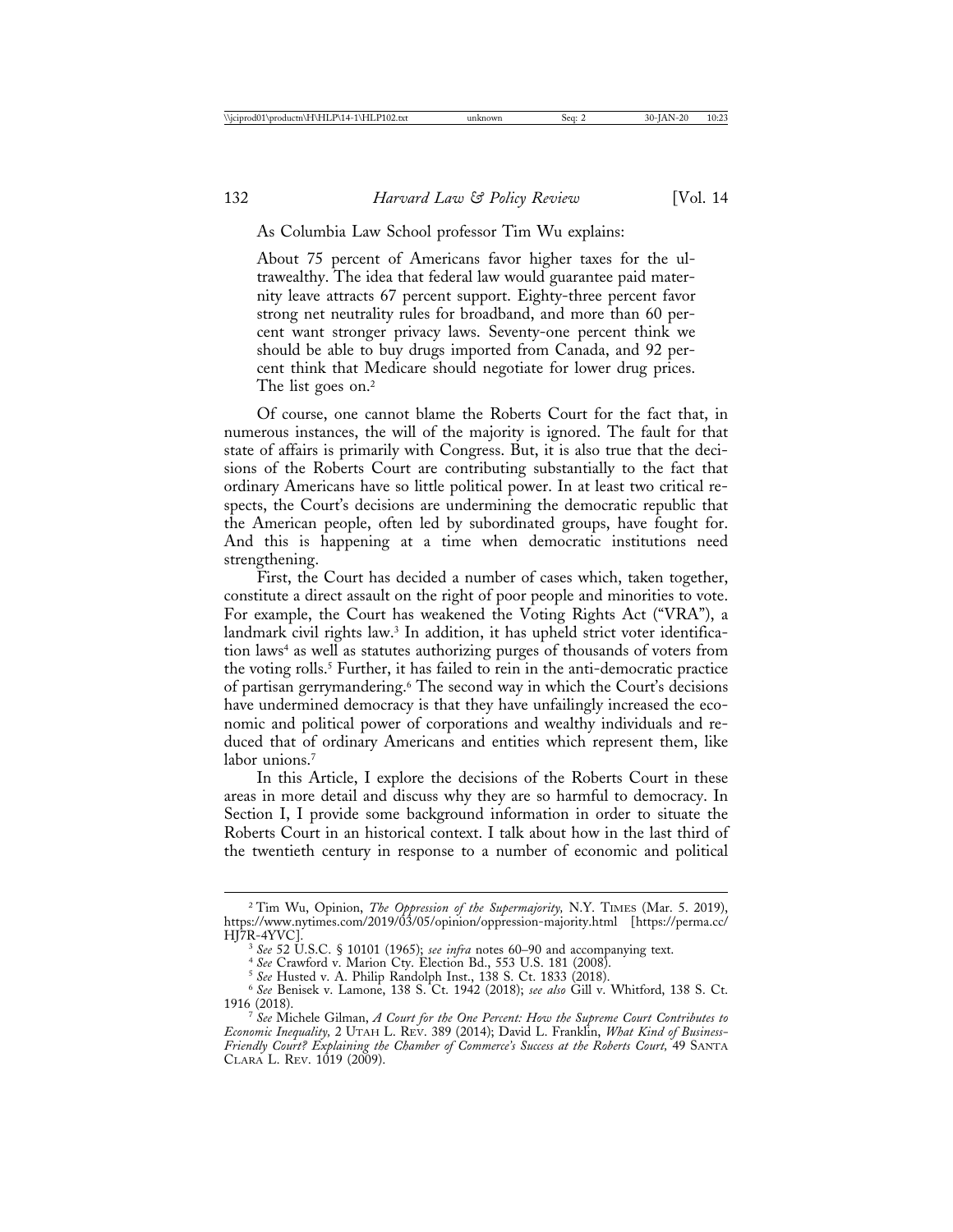developments, including the egalitarian movements of the 1960s, corporations and wealthy conservative donors began to invest large sums of money in promoting conservative ideas. At the same time, a conservative legal movement emerged, and it provided the context in which all of the members of the Roberts Court's conservative majority came of age. I note that in conjunction with several other developments, the conservatives' aggressiveness has contributed to causing economic and political power to became increasingly concentrated at the top. As a result of this concentration, government policies have become less and less responsive to the needs of ordinary Americans. I point out that under these circumstances, it would be highly desirable to have a Supreme Court that could at least play some role in righting the ship as the Warren Court did in the 1950s and 1960s when it addressed such long standing deficiencies of American democracy as segregation<sup>8</sup>, malapportioned legislative districts<sup>9</sup>, and a brutally unfair criminal justice system.<sup>10</sup> Rather than counteracting the anti-democratic trends in the country, however, the Roberts Court reinforces them. I also briefly discuss some of the decisions of the predecessors to the Roberts Court, the Courts presided over by Warren Burger (1969-86) and William Rehnquist (1986-2005) that foreshadowed the Roberts Court's approach.

In Section II, I discuss the Roberts Court's decisions undermining voting rights and in Section III its decisions enhancing the power of corporations and wealthy individuals and reducing that of ordinary Americans. In Section IV, I discuss in more detail how the disenfranchisement and economic inequality that the Court's decisions have intensified undermine democracy.

#### I. BACKGROUND

A government loses its character as a democracy when its leaders stop devoting their efforts to benefitting the public, including the large number of people who have little economic power, and instead serve the interests of a minority, the relatively few individuals and corporations who, through their financial and/or organizational support, play a key role in keeping the leaders in power. This is the direction in which the United States has moved in the last fifty years. As political scientists Paul Pierson and Jacob Hacker have shown, the United States has morphed from a society seeking a shared pros-

<sup>8</sup> *See* Brown v. Board of Education, 347 U.S. 483 (1954) (ending segregation in public education); *see also* Gayle v. Browder, 352 U.S. 903 (1956) (ending segregation in public trans-

portation); *see also* Loving v. Virginia, 388 U.S. 1, (1967) (allowing interracial marriages). <sup>9</sup> *See* Baker v. Carr, 369 U.S. 186 (1962); *see also* Reynolds v. Sims, 377 U.S. 533 (1964);

*see also* Maryland Comm. for Fair Representation v. Tawes, 377 U.S. 656 (1964). <sup>10</sup> *See* Miranda v. Arizona, 384 U.S. 436 (1966) (requiring procedural safeguards to protect against self-incrimination); *see also* Gideon v. Wainwright, 372 U.S. 335 (1963) (asserting the right to appointed counsel in criminal cases); *see also* Mapp v. Ohio, 367 US. 643 (1961) (holding that Fourth Amendment protections apply to states).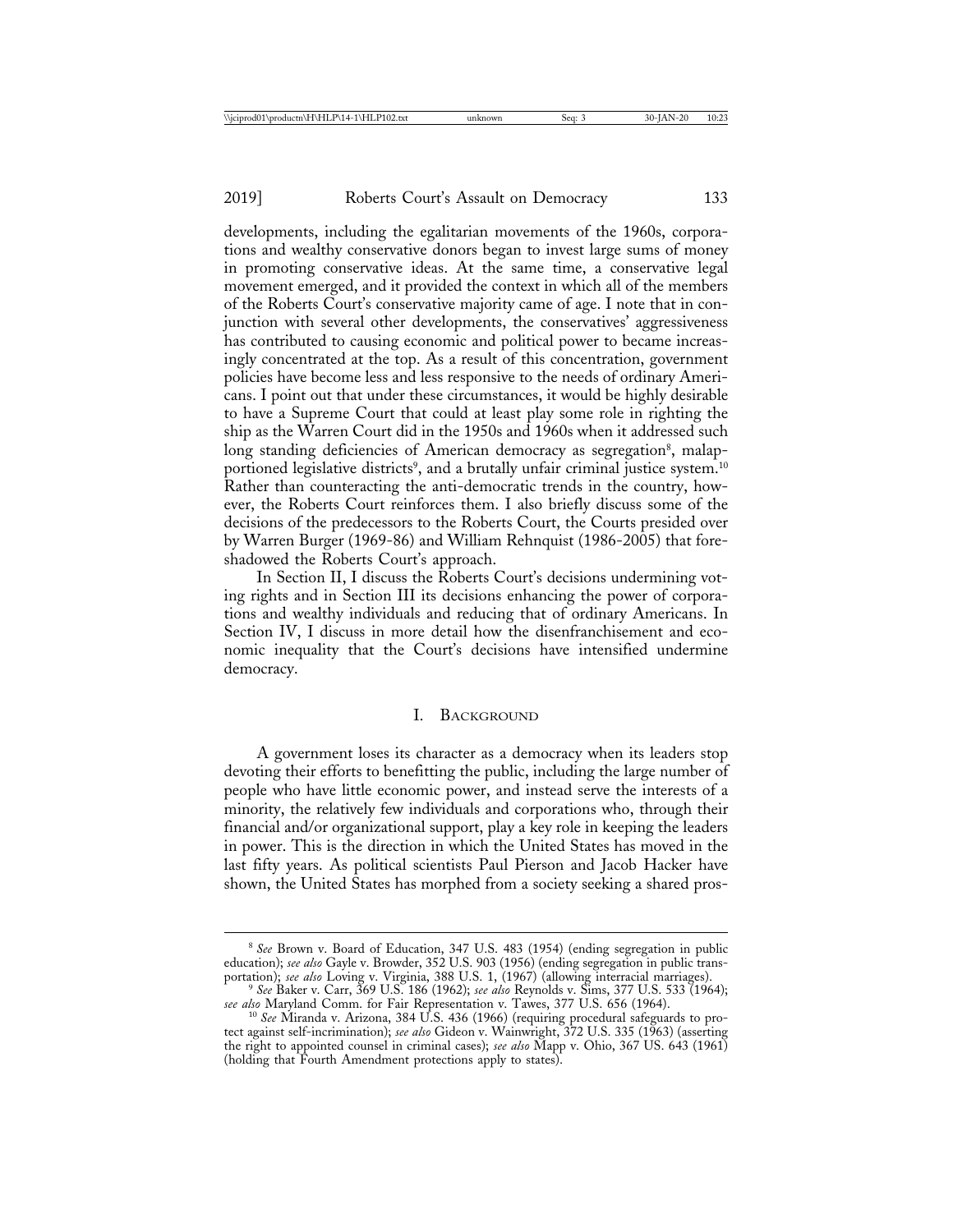perity that defined the decades following World War II into a country of hyper-concentrated rewards at the top.<sup>11</sup>

The problem is twofold; runaway incomes at the top of the earnings scale and widespread income stagnation. Between 1973 and 2007, the top twenty percent of families increased their share of total income from 41.1% to 47.3%, while the bottom eighty percent lost an equivalent share.12 And the problem is getting worse. In 2010, 93% of the additional income created went to the top one percent, and thirty-seven percent of these additional earnings went to just the top 0.01 percent, a teaspoon-size collection of about 15,000 households with average incomes of \$23.8 million.13

And the pattern has continued without interruption. Seventy-eight percent of Americans working full time live paycheck to paycheck,<sup>14</sup> and the bottom half of families in the United States in terms of wealth own no wealth because debts cancel out whatever small assets they possess.15 Moreover, increased inequality has been accompanied by declining social mobility. Americans born to humble origins no longer rise to a higher level more easily than people living elsewhere.16 Further, political power has followed money to the top, and government has responded more and more to the small segment of the population that holds the economic power and less and less to the majority of the people in the country. The U.S. government once enacted policies such as Social Security that broadened prosperity but, with the notable exception of the Affordable Care Act, rarely does so any more. In fact, present government policies, particularly tax policies, exacerbate inequality.<sup>17</sup> The majority of Americans watch as the game has been more and more tilted against them, their economic standing less secure and their chances of climbing the economic ladder diminished.

<sup>11</sup> JACOB S. HACKER & PAUL PIERSON, WINNER-TAKE-ALL POLITICS: HOW WASH-INGTON MADE THE RICH RICHER—AND TURNED ITS BACK ON THE MIDDLE CLASS, 15–19, (2010).<br><sup>12</sup> Jeff Madrick, *American Incomes: Soaring or Static*, NATION, July 19, 2010, at 21.

<sup>&</sup>lt;sup>13</sup> Steve Rattner, Opinion, *The Rich Get Even Richer*, N.Y. TIMES (Mar. 25, 2012), https:/ /www.nytimes.com/2012/03/26/opinion/the-rich-get-even-richer.html [https://perma.cc/

<sup>6</sup>JXX-N7FK]. <sup>14</sup> Zach Friedman, *78% Of Workers Live Paycheck To Paycheck*, FORBES (Jan. 11, 2019), https://www.forbes.com/sites/zackfriedman/2019/01/11/live-paycheck-to-paycheck-govern-

<sup>&</sup>lt;sup>15</sup> See HACKER & PIERSON, *supra* note 11, at 32–33. 16 *See Jason DeParle, Harder for Americans to Rise from Lower Rungs*, N.Y. TIMES (Jan. 4, 2012), https://www.nytimes.com/2012/01/05/us/harder-for-americans-to-rise-from-lower-

rungs.html [https://perma.cc/2A2S-2FAR]. <sup>17</sup> *See, e.g.*, Timothy Noah, *Brooks Brothers Bolshevism,* NEW REPUBLIC, Oct. 6, 2011, at 2; Jason Bordoff & Jason Furman, *Progressive Tax Reform in the Era of Globalization: Building Consensus for More Broadly Shared Prosperity,* 2 HARV. L. & POL'Y REV. 327, 328 (2008). *C*ompare Anne Mooney, *The Great Society and Health: Policies for Narrowing the Gaps in Health Status between the Poor and the Nonpoor,* 15 MED. CARE 611 (1977) *with* Max Ehrenfreund, *Republicans Threaten to Deny Poor People Medical Care if They Aren't Working,* WASH. POST (Mar. 18, 2017), https://www.washingtonpost.com/news/wonk/wp/2017/03/18/republi cans-threaten-to-deny-poor-people-medical-care-if-they-arent-working/?utm\_term=.dacf 04e68c1b [https://perma.cc/ANN9-D9PQ].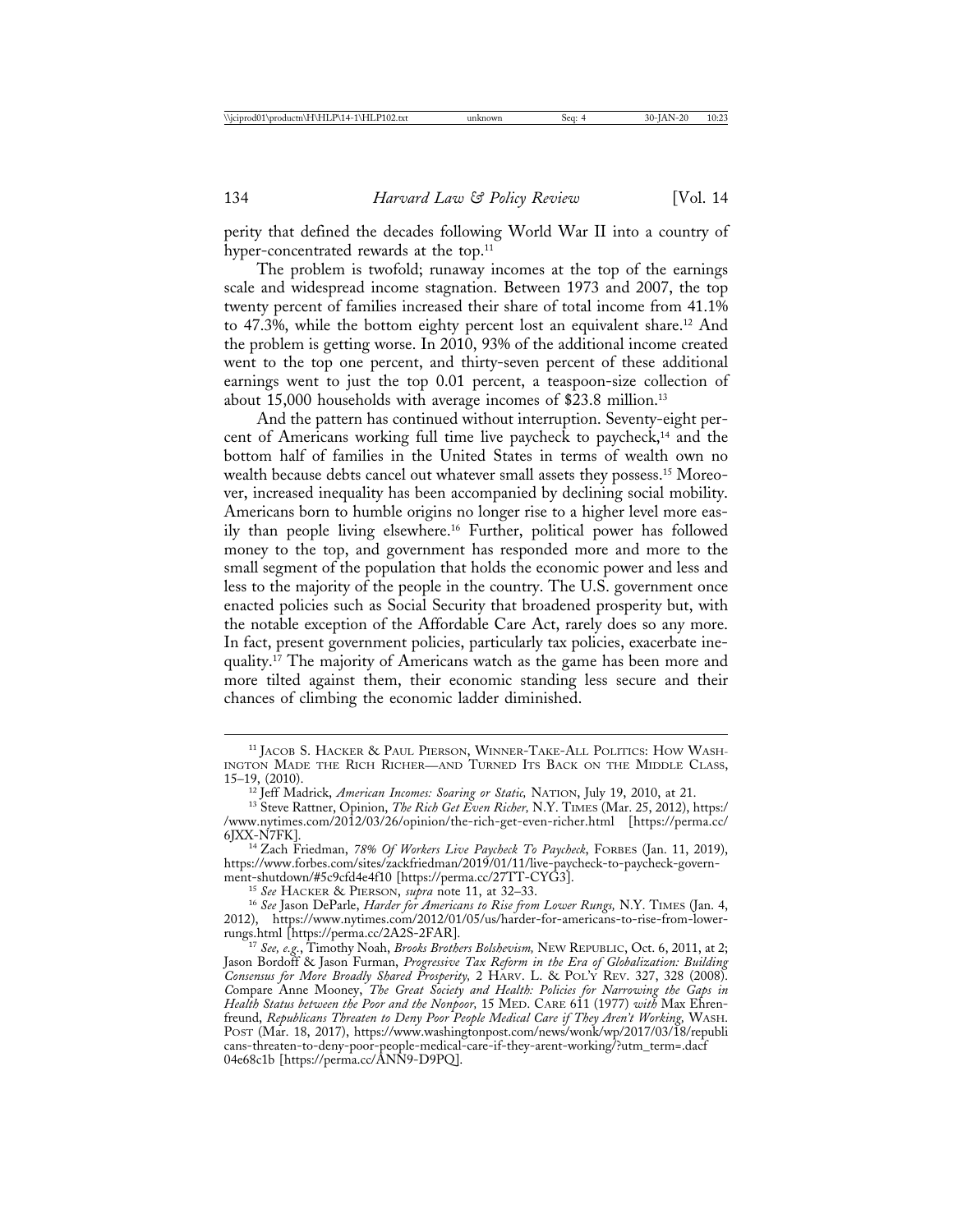While it may be arbitrary to assign a date to the beginning of the shift toward the concentration of wealth, and political power, one could do worse than point to the year 1971. In that year, just two months before he was appointed to serve as a Supreme Court justice, Lewis Powell, then counsel to the U.S. Chamber of Commerce, wrote a now infamous memorandum to a leader of the Chamber arguing that the American economic system was under attack and that the Chamber and American corporations needed to respond by becoming much more politically aggressive.18 Reacting to the egalitarian legislation enacted in the 1960s, to decisions of the Warren Court, and to the social upheavals of the same decade, Powell argued that business had to organize and engage in coordinated political activity.19 He also asserted that the courts "may be the most important instrument for social, economic and political change" and that they "offered a vast area of opportunity for the Chamber."20

At about the same time, conservative activists began to create and fund right wing political and legal organizations and to advance an economic vision of the Constitution that sought to overturn the New Deal consensus.<sup>21</sup> Conservatives raised large sums of money and fought legislation favorable to labor unions, working people, and the poor. They also developed an aggressive litigation strategy regarding a variety of constitutional and economic issues and sought to undermine previous Supreme Court decisions authorizing broad Congressional regulation of commerce and promoting equal citizenship.22

Over the years, the success of the business groups, trade associations, and right wing advocacy groups in raising money was such that a large imbalance in wealth and organizational resources developed between conservatives who sought to influence government policy and their liberal counterparts.23 The conservatives also had considerable success from a policy standpoint, and government became increasingly responsive to a relatively small number of individuals and corporations and increasingly unresponsive to the majority of Americans.<sup>24</sup>

<sup>&</sup>lt;sup>18</sup> Memorandum from Lewis Powell to U.S. Chamber of Commerce (Aug. 23, 1971) http://law2.wlu.edu/deptimages/PowellArchives/PowellMemorandumTypescript.pdf [https://

perma.cc/C85T-HFFF].<br><sup>19</sup> Id. at 11-12, 25-26.<br><sup>20</sup> Id. at 26–27.<br><sup>21</sup> See HACKER & PIERSON, *supra* note 11, at 118–20.<br><sup>22</sup> See id. at 219–20.<br><sup>23</sup> See Peter Francia et al., *Limousine Liberals and Corporate Conservative Constituencies of the Democratic and Republican Parties,* 86 SOC. SCI. Q. 761, 764–65 (2005); IAN VANDEWALKER, BRENNAN CTR. FOR JUSTICE, ELECTION SPENDING 2016: JUST THREE INTERESTS DOMINATE, SHADOW PARTIES CONTINUE TO RISE (Oct. 25, 2016), https://www.brennancenter.org/publication/election-2016-spending-analysis-just-three-inter

<sup>&</sup>lt;sup>24</sup> See Francia et al., *supra* note 23, at 761; Davis Frum, *Crashing the Party: Why the GOP Must Modernize to Win,* 93 FOREIGN AFF. 37 (2014).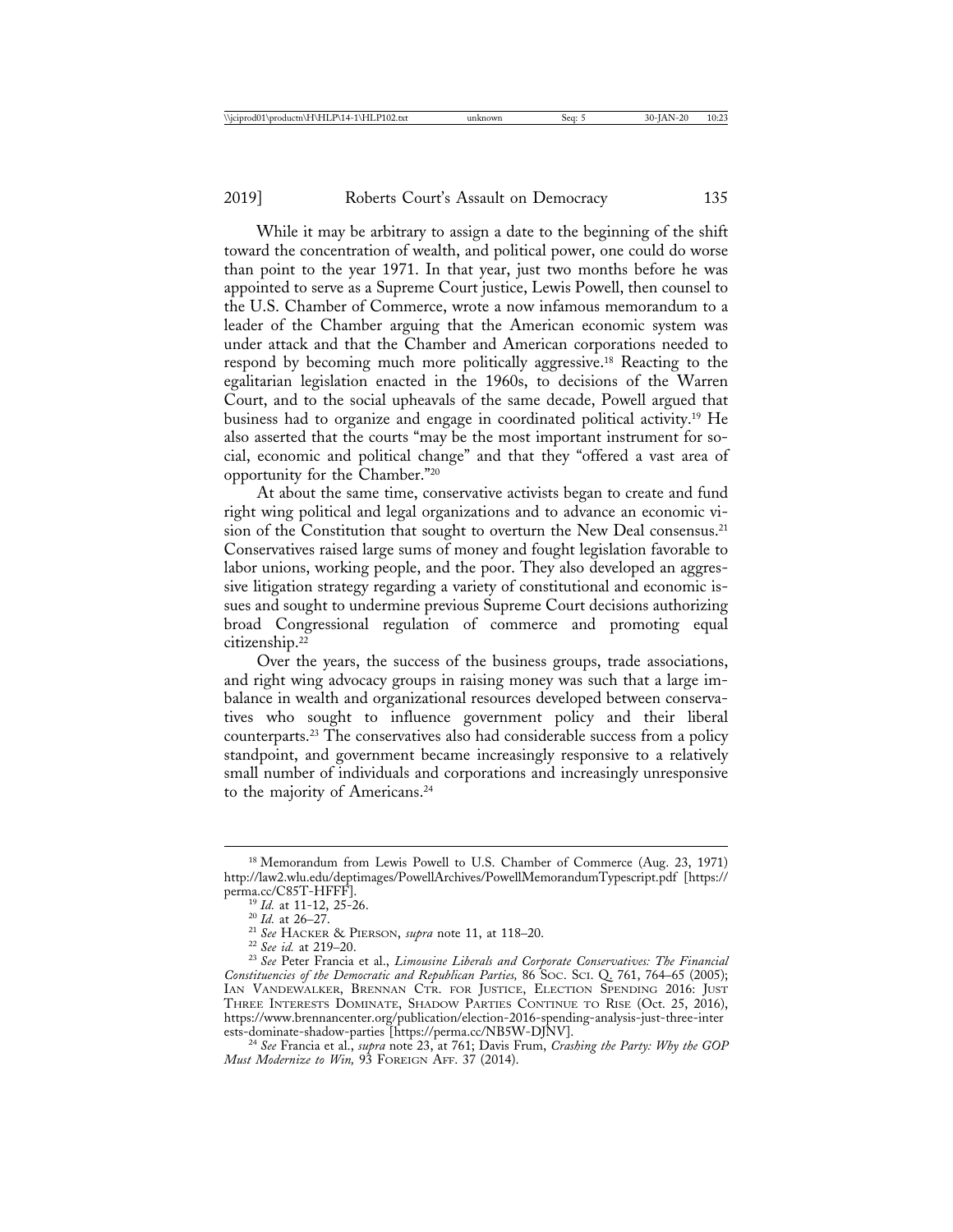The Republican Party has been particularly afflicted by the concentration of wealth at the top.25 The party's policy agenda is now determined by a small and unrepresentative number of individuals and corporations.<sup>26</sup> President Trump's behavior after being elected illustrates this. Although he ran as a populist and promised to promote policies that benefited ordinary people, upon taking office Trump almost entirely reversed course. He appointed mostly wealthy far-right Republicans and their supporters to his cabinet and to key positions in his administration and supported health care legislation drafted by conservative Republican legislators that, had it passed, would have been extremely harmful to millions of low and moderate income Americans.27 Trump also supported a tax bill that provided big benefits to the country's largest corporations and wealthiest individuals and virtually nothing to the majority of American taxpayers.28 Trump also promised to offer a major infrastructure program to provide well-paying jobs to American workers and modernize the country's transportation system. However, he has not followed through on this promise largely because it would require a considerable increase in domestic spending which influential Republicans oppose.<sup>29</sup>

Because Congressional Republicans depend on a relatively small number of wealthy donors to stay in power, their major public policy goal is to do whatever makes such donors happy.<sup>30</sup> And Republican donors are mostly interested in tax cuts, fewer regulations and less spending on anything benefiting ordinary Americans.31 And Trump, who has few commitments to substantive policies of any sort, found it much easier to ally himself with Congressional Republicans than to make an effort to enact policies beneficial to the general public.32 To follow through on his populist campaign promises would have required him to engage in the difficult and unpleasant work of bucking his own party. Thus, while Trump's temperament is that of an auto-

<sup>25</sup> *See* HACKER & PIERSON, *supra* note 11, at 163–64. <sup>26</sup> *See* VANDEWALKER, *supra* note 23, at 1–2 (noting that the Koch network provided more money in ten key 2016 Senate races than the Republican Party); *see also* Francia et al., *supra* note 23; *see also* Frum, *supra* note 24; *see* JANE MAYER, DARK MONEY: THE HIDDEN HISTORY OF THE BILLIONAIRES BEHIND THE RISE OF THE RADICAL RIGHT, 273–78 (2016). (2016). <sup>27</sup> Jack M. Balkin, *Why Trump Campaigned like a Populist and Governs Like a Sellout,*

BALKINIZATION (May 27, 2017), https://balkin.blogspot.com/search?q=trump [https://

perma.cc/76EW-FN7D]. <sup>28</sup> Jonathan Allen, *Passing the GOP Tax Bill is Hard. Selling it to Voters may be Harder,* NBC NEWS (Dec. 19, 2017), https://www.nbcnews.com/politics/elections/passing-gop-tax-

bill-hard-selling-it-voters-may-be-n830836 [https://perma.cc/56FF-8WEY]. <sup>29</sup> Kathryn A. Wolfe & Lauren Gardner, *Conservatives vs. Trump's Infrastructure Plan*, POLITICO (Nov. 11, 2016), https://www.politico.com/story/2016/11/conservatives-vs-trumps-

infrastructure-plan-231221 [https://perma.cc/JG9S-P2HU]. <sup>30</sup> *See* Theda Skocpal, *Voice and Inequality: The Transformation of American Civic Democracy,* 2 PERSP. ON POL. 3, 11–12 (2004); MAYER, *supra* note 26, at 273–78 (noting the Koch brothers influence over environmental policies in the 112th Congress); *Cf.* VANDEWALKER, *supra* note 23.

<sup>31</sup> *See* HACKER & PIERSON, *supra* note 11, at 200–22. <sup>32</sup> *See* Balkin, *supra* note 27.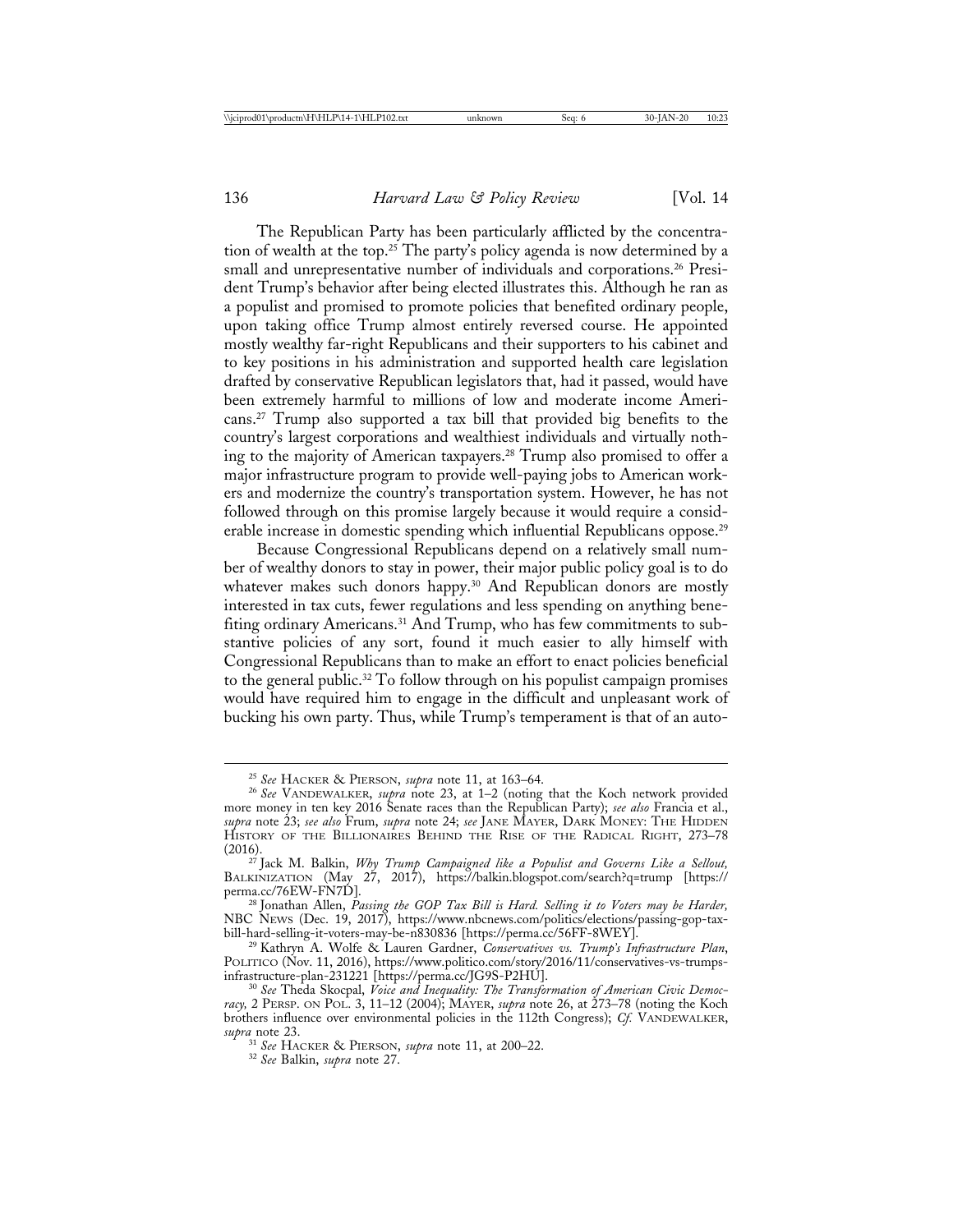crat, he is disinclined to buck the wealthy individuals and corporations who control his party.

For some of the same reasons that it has become more focused on serving the wealthy, the Republican Party has also become more partisan, more ideological and more uncompromising.33 This is particularly true regarding matters relating to the judiciary. A good example of this was the response to President Obama's nomination of Merrick Garland to the Supreme Court. Notwithstanding that Garland was a moderate nominated well in advance of the next presidential election, Republicans used their majority in the Senate to prevent consideration of his nomination.34 The zealous partisanship the Republicans displayed in connection with the Garland nomination, as well as judicial appointments generally reminds one of nothing so much as the "fireaters," those fervent defenders of slavery who pushed the South into the Civil War.35

Under these circumstances, it would be beneficial if the Supreme Court were interested in doing what it could to counteract the anti-democratic currents which presently afflict the country. As mentioned, in the 1950's and 60's, when gross inequalities and injustices became so stark that they could no longer be ignored, the Supreme Court rendered decisions that attempted to address some of them.36 These included such decisions as *Brown v. Board of Education*, 37 which attempted to desegregate public education, *Baker v. Carr*, 38 which attempted to equalize the political power of citizens residing in different communities and *Gideon v. Wainwright*, 39 which attempted to reduce the importance of a criminal defendant's financial resources by requiring that counsel be provided to defendants facing serious criminal charges.

Unfortunately, the Roberts Court does not play a comparable role. As the Republican Party has become more conservative, so too have the Supreme Court justices appointed by Republican presidents.40 For the last fifty years, the Court has been controlled by Republican appointees and as it has moved through the Burger, Rehnquist, and Roberts chief justiceships it has become increasingly right wing.41 Rather than attempting to counteract the

<sup>&</sup>lt;sup>33</sup> Matt Grossmann & David A. Hopkins, *Ideological Republicans and Group Interest Dem-*<br>*ocrats: The Asymmetry of American Party Politics*, 13 PERSP. ON POL. 119, 120 (2015).

<sup>&</sup>lt;sup>34</sup> See Cristian Farias, Merrick Garland's Supreme Court Nomination Just Died with the Old *Congress,* HUFFINGTON POST (Jan. 3, 2017), https://www.huffingtonpost.com/entry/merrickgarland-supreme-court-nomination-dead\_us\_586be633e4b0de3a08f9a8f2 [https://perma.cc/

<sup>&</sup>lt;sup>35</sup> See David S. Heidler & Jeanne T. Heidler, *The Fire-Eaters*, ESSENTIAL CIVIL WAR CURRICULUM, http://www.essentialcivilwarcurriculum.com/the-fire-eaters.html [https://

<sup>&</sup>lt;sup>36</sup> See supra notes 8–10 and accompanying text.<br><sup>37</sup> 347 U.S. 483 (1954).<br><sup>38</sup> 369 U.S. 186 (1962).<br><sup>39</sup> 372 U.S. 335 (1963).<br><sup>40</sup> See Neal Devins & Lawrence Baum, *Split Definitive: How Party Polarization Turned the*<br>Su

<sup>&</sup>lt;sup>41</sup> Alvin Chang, *Brett Kavanaugh and the Supreme Court's Drastic Shift to the Right*, Cartoonsplained, VO<sub>X</sub> (Sept. 14, 2018), https://www.vox.com/policy-and-politics/2018/7/9/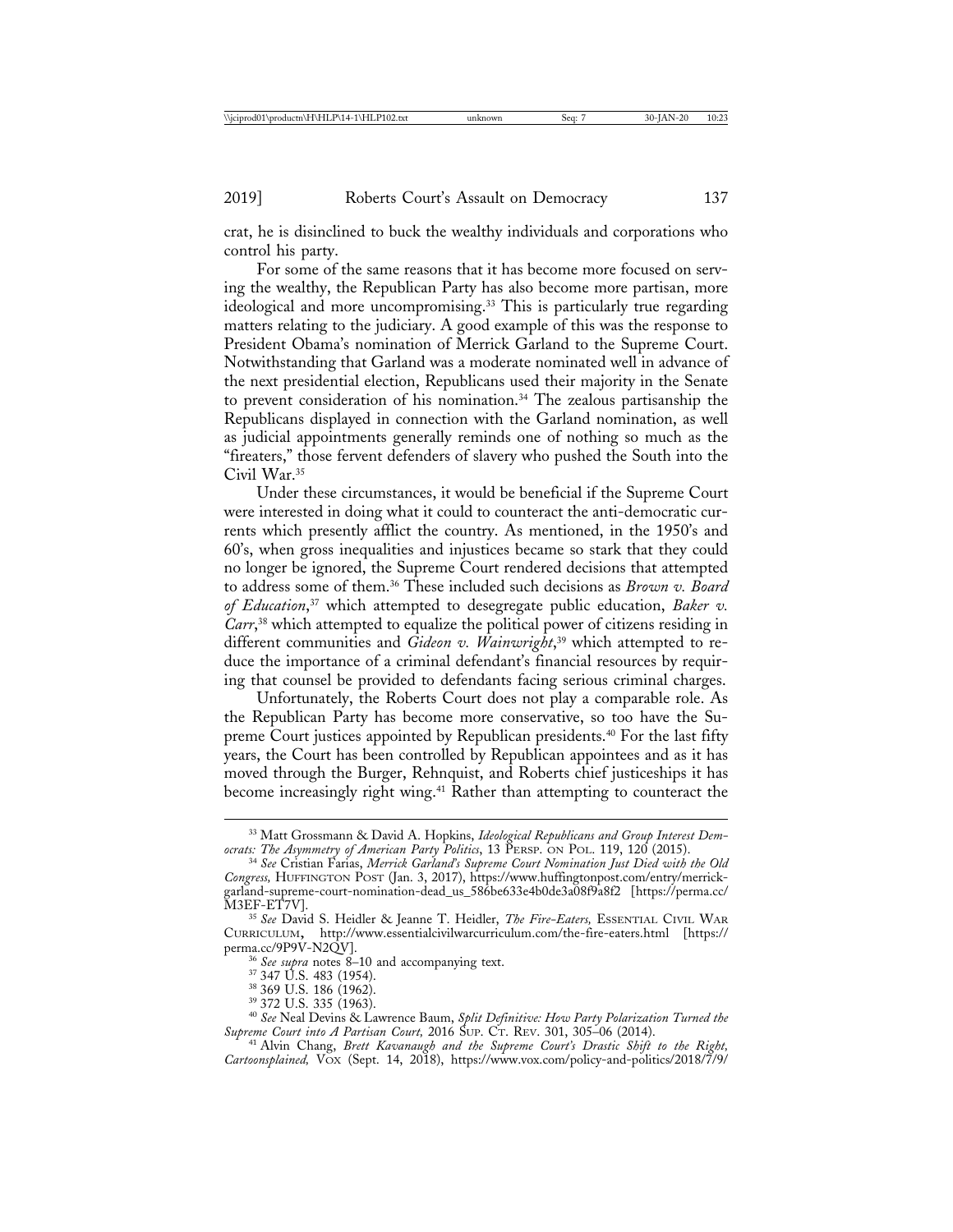present anti-democratic trends, the Roberts Court exacerbates them.<sup>42</sup> Before discussing specific Roberts Court decisions, however, I want to mention briefly several Burger and Rehnquist Court decisions that presaged them.

I previously noted that two types of decisions have played a significant role in making the American political system less democratic. The first type involves cases that constitute relatively direct assaults on democracy such as cases that affect voting rights. Probably the most prominent example of a case of this type is *Bush v. Gore*, 43 a 2000 decision of the Rehnquist Court in which the Court's 5-4 conservative majority intervened in the 2000 presidential election, ordered a halt to the counting of votes in Florida and awarded the presidency to the Republican candidate, George W. Bush. Legal scholars are virtually unanimously in agreement that there was no legal basis for the Court's action. The decision appeared to most observers to be entirely political.44 The Court itself reinforced this impression when it said that the holding in the case should not be treated as a precedent.45 The Court's termination of the recount of votes in Florida and its award of the Presidency to its preferred candidate demonstrated an enormous disrespect for voters and for the democratic process. As we will see, many of the Roberts Court's decisions involving voting rights demonstrate a similar disrespect.<sup>46</sup> It is worth noting that then attorney John Roberts, now Chief Justice, played a significant, if little known, role in assisting the Bush forces<sup>47</sup>

The second type of decision that has contributed to weakening American democracy involves cases that are not directly political like voting rights cases, but which contribute to economic inequality and make it harder for poor and working people to improve their economic circumstances. These cases have a strong impact on democracy because, as I will discuss, the viabil-

<sup>17537808/</sup>supreme-court-brett-kavanaugh-right-cartoon [https://perma.cc/G88L-BNA2]; *see also* Paul Butler, *The Rightwing Takeover of the US Court System will Transform America,* GUARDIAN (Dec. 12, 2017), https://www.theguardian.com/us-news/commentisfree/2017/dec/

<sup>&</sup>lt;sup>42</sup> Mohamed A. Faizer, Reinforced Polarization: How the Roberts Court's Recent Decision to *Invalidate the Voting Rights Act's Coverage Formula Will Exacerbate the Divisions That Bedevil*

*U.S. Society*, 45 CUMB. L. REV. 303 (2014). <sup>43</sup> 531 U.S. 98 (2000). <sup>44</sup> *See* Richard L. Hasen, *A Critical Guide to* Bush v. Gore *Scholarship*, 7 ANN. REV. POL. SCI 297 (2004) (noting several articles and their criticisms); Peter Berkowitz & Benjamin Wittes, *The Professors and* Bush v. Gore*,* 25 WILSON Q., 76 (2001) (noting that, on January 13, 2001, 554 law professors took out an ad in the New York Times stating the justices acted as "political proponents for candidate Bush, not as judges"). <sup>45</sup> *See Bush*, 531 U.S. at 109 ("Our consideration is limited to the present circumstances,

for the problem of equal protection in election processes generally presents many complexities."). <sup>46</sup> *See infra* notes 60–90 and accompanying text. <sup>47</sup> *See* Ari Berman, *How the 2000 Election in Florida Led to a New Wave of Voter Disen-*

*franchisement,* NATION (Aug. 24, 2015), https://www.thenation.com/article/how-the-2000 election-in-florida-led-to-a-new-wave-of-voter-disenfranchisement/ [https://perma.cc/SQB4- BBVZ].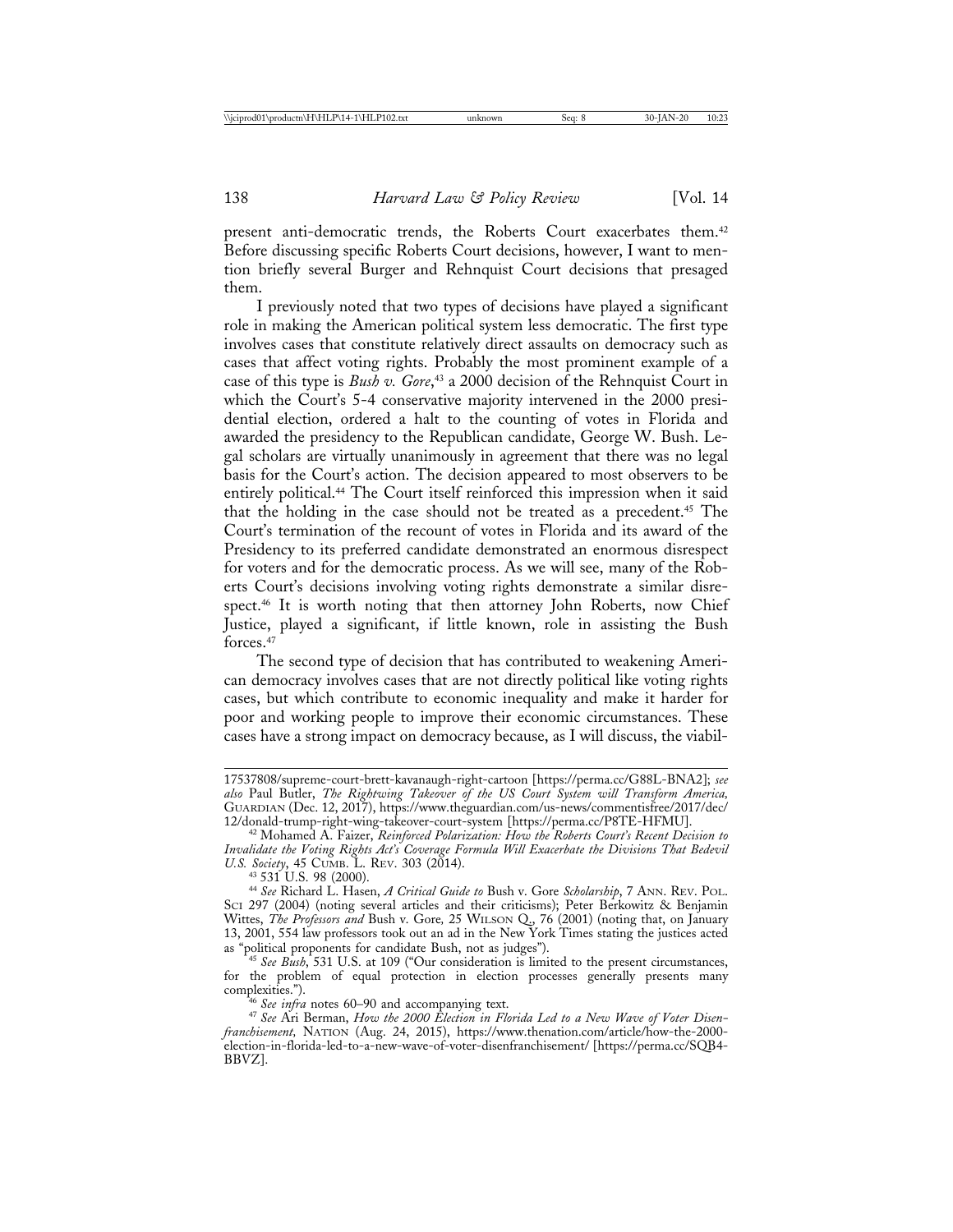ity of American democracy is highly dependent on a popular sense of shared burdens and shared prosperity.48 One of the most important decisions of this type was the Burger Court's 1973 decision in *San Antonio Independent School District v. Rodriguez* in which the Court's 5-4 conservative majority upheld a school financing system in Texas in which for every \$1,000 that the state sent wealthy districts, it sent only \$370 to poor districts.<sup>49</sup> The Court held squarely that students in public schools had no constitutional right to an equal public education.<sup>50</sup> The extraordinarily pinched and narrow understanding of the concept of equality displayed by the Court in *Rodriquez* later became a hallmark of the jurisprudence of the Roberts Court.<sup>51</sup>

In an eloquent dissent, Justice Thurgood Marshall argued that the government had to treat all citizens equally and questioned how the judiciary in a democracy that was supposedly committed to equality could uphold the Texas system.52 Marshall noted that the discriminatory expenditures at issue seriously impaired the ability of the poor to participate effectively in society and emphasized the close connection between education and political participation which is at the heart of citizenship.<sup>53</sup>

It is also important to mention the 1978 Burger Court decision in *First National Bank of Boston v. Bellotti*, 54 which dealt with a Massachusetts statute prohibiting corporations from spending money to influence the outcome of state referenda that did not directly affect their businesses. A number of companies and conservative legal organizations challenged the law and the question presented to the Supreme Court was whether corporations should have the same First Amendment rights as individuals.<sup>55</sup> In a 5-4 decision, the Supreme Court struck down the law determining that the identity of the speaker did not matter.<sup>56</sup> The dissent pointed out that a corporation was an entirely artificial creation and that First Amendment rights were not necessary for corporations to serve the purposes for which states created them.<sup>57</sup> But, the Court's decision set a precedent that the Roberts Court would later use when, in *Citizens United v. FEC,* it held that corporations could make expenditures on behalf of political candidates.<sup>58</sup>

<sup>&</sup>lt;sup>48</sup> *Infra*, pp. 35–39.<br><sup>49</sup> 411 U.S. 1 (1973).<br><sup>50</sup> *Id.* at 33–35.<br><sup>51</sup> Stephen E. Gottlieb, *The Roberts Court's Hostility to the Equality of Minorities*, 41 HUM. RTS. 16 (July 2014).

<sup>&</sup>lt;sup>52</sup> See *San Antonio*, 411 U.S. at 89 (Marshall, J., dissenting).<br><sup>53</sup> Id. at 111–13 (Marshall, J., dissenting).<br><sup>54</sup> 435 U.S. 765 (1976).<br><sup>55</sup> Id. at 775–76.<br><sup>55</sup> Id. at 777–78.<br><sup>57</sup> Id. at 809–10 (White, J., dissenting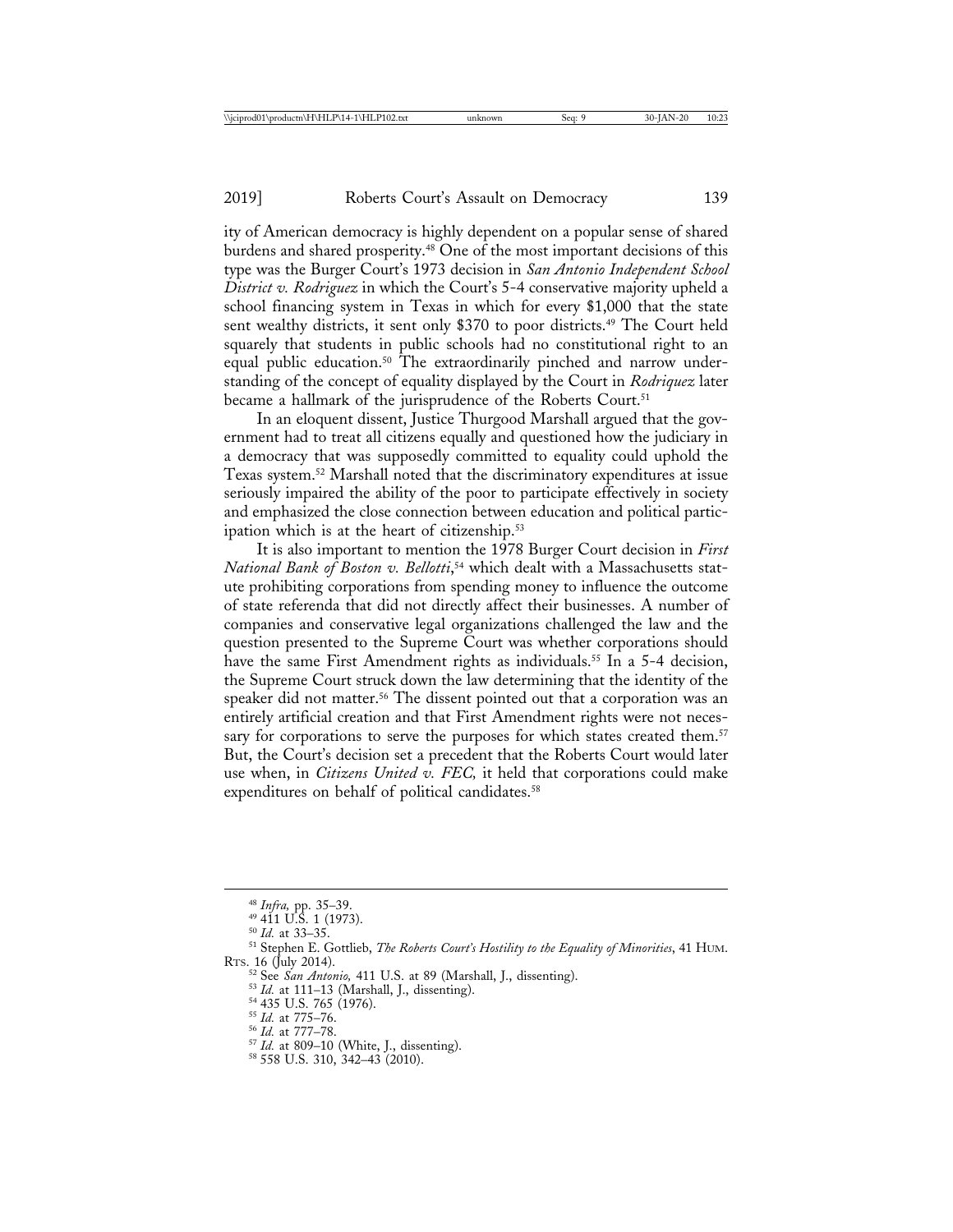## II. THE COURT'S ATTACK ON THE VOTING RIGHTS OF POOR PEOPLE AND MINORITIES

I turn now to the Roberts Court's handling of cases involving voting rights. I first note that a successful and self-confident democracy will do everything it can to encourage people to vote. When a legislative body enacts policies designed to make it harder for people to vote or to discourage them from voting, it does so because it does not want them to vote.<sup>59</sup> It prefers that government be controlled by a small segment of the population. It mistrusts and fears democracy. This is what Republican legislatures have done for at least the last decade. They have ratcheted up identification requirements, conducted scare campaigns against immigrant voters, rolled back early voting and absentee voting, and manipulated the opening hours and number of polling places in Democratic cities.<sup>60</sup> And instead of attempting to thwart these types of anti-democratic initiatives, the Roberts Court has aided and abetted them. Like the Court in *Bush v. Gore*, the Roberts Court has shown a disrespect for voters and for the democratic process. The cumulative effect of the Court's voting rights jurisprudence has been to make it much more difficult for poor people and minorities to exercise their right to vote.

Possibly the Court's most disturbing attack on voting rights can be found in two decisions which, taken together, come close to totally eviscerating the Voting Rights Act (VRA) and dismantling all federal protection of minority voting rights.<sup>61</sup> The VRA is a landmark statute designed to eliminate obstacles to minority voting.<sup>62</sup> It was enacted in 1965 as part of a passel of important civil rights laws, and it has long been regarded as the most important, or one of the most important, civil rights laws ever enacted.<sup>63</sup> The law represented an important step toward fulfilling the promise made approximately 100 years earlier in the Fifteenth Amendment that no citizen

<sup>59</sup> *See* Jay Michaelson, *Republicans Have a Secret Weapon in the Midterms: Voter Suppression,* DAILY BEAST (Oct. 12, 2018, 4:43 AM), https://www.thedailybeast.com/republicans-have-asecret-weapon-in-the-midterms-voter-suppression [https://perma.cc/42TC-KBDC]; Vann R. Newkirk II, *Voter Suppression is Warping Democracy*, ATLANTIC (July 17, 2018), https:// www.theatlantic.com/politics/archive/2018/07/poll-prri-voter-suppression/565355/ [https:// perma.cc/3DJ7-TBNS]. <sup>60</sup> Michaelson, *supra* note 59. <sup>61</sup> Richard L. Hasen, *Suppression of Minority Voting Rights is About to Get Way Worse,*

SLATE, (June 25, 2018, 2:20 PM) https://slate.com/news-and-politics/2018/06/the-abbott-vperez-case-echoes-shelby-county-v-holder-as-a-further-death-blow-for-the-voting-rightsact.html [https://perma.cc/T9YV-ZXGJ]; Faizer, *supra* note 42 (discussing impact of *Shelby*

*County*). <sup>62</sup> *The Voting Rights Act of 1965* – *Overview*, FINDLAW*,* https://civilrights.findlaw.com/ other-constitutional-rights/the-voting-rights-act-of-1965-overview.html [https://perma.cc/

<sup>63</sup> Faizer, *supra* note 42, at 304; *The Voting Rights Act*, ANTI-DEFAMATION LEAGUE (July 27, 2015), https://www.adl.org/news/article/the-voting-rights-act [https://perma.cc/GF7U-TC9V].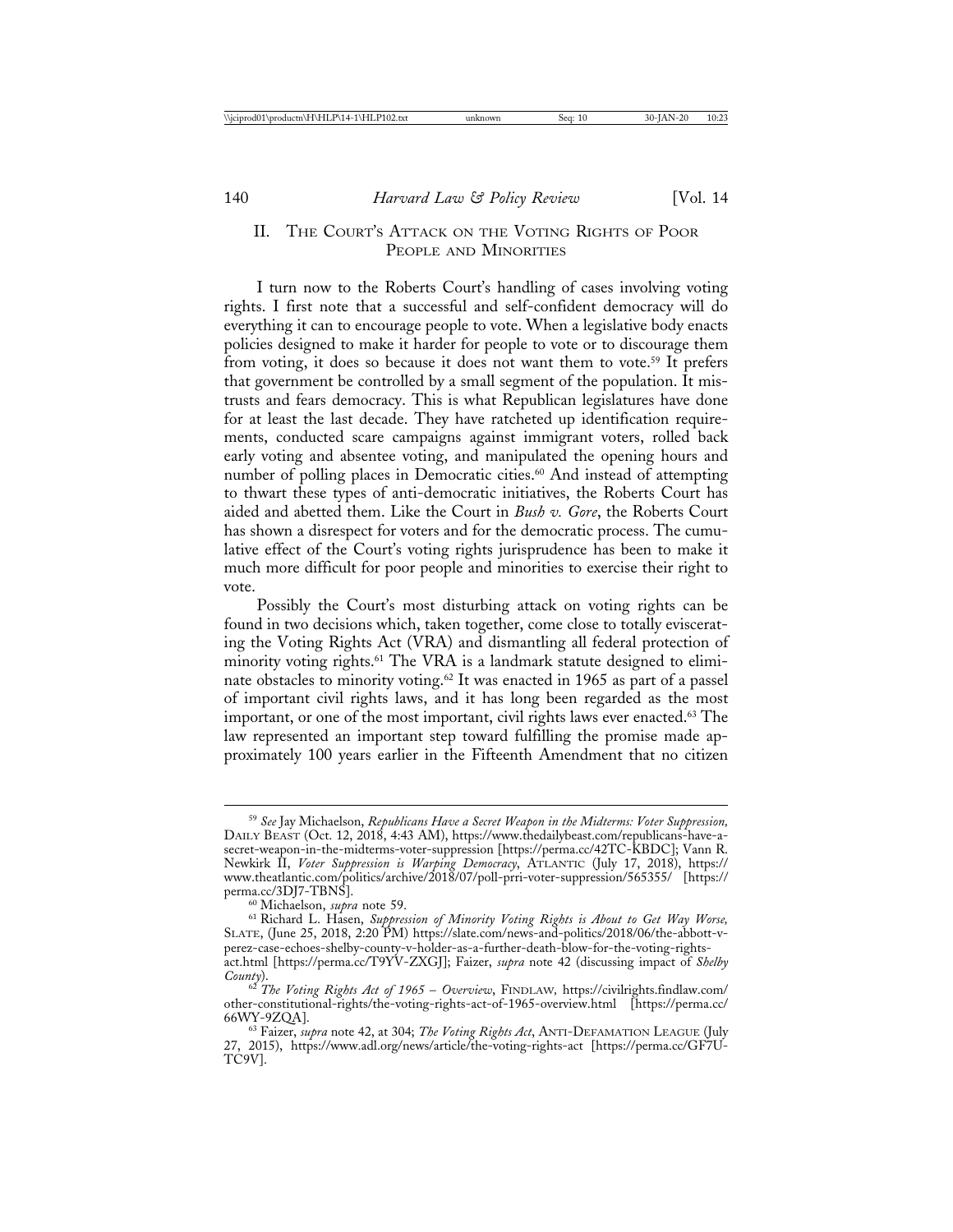would be denied the right to vote "on account of race, color, or previous condition of servitude."64

The decisions in question were both decided by 5-4 margins with the five conservatives in the majority. The first of the two cases was *Shelby* County v. Holder,<sup>65</sup> decided in 2013, and the second was *Abbott v. Perez*,<sup>66</sup> decided in 2018. In *Shelby County,* in an opinion written by Chief Justice Roberts, the Court struck down the formula provided in the VRA for determining whether states and municipalities had to get approval (preclearance) for any change in their voting rules to ensure that the change was not racially discriminatory on states' rights grounds.<sup>67</sup> The preclearance provision required nine states, and municipalities in six others, to prove to the U.S. Attorney General or a three-judge court that any change in their voting rules had neither the purpose nor effect of discriminating on the basis of race or language.68 *Shelby County* turned on the question of whether African-American voters in the South continued to face substantial discrimination. The conservative majority ignored the extensive legislative record compiled by Congress establishing the persistence of voting discrimination in the covered jurisdictions.69 It stated that Congress's findings were out of date and that to continue to require preclearance would violate the equal dignity of states.70 Justice Ginsburg wrote a powerful dissent, arguing that "throwing out preclearance when it has worked and is continuing to work to stop discriminatory changes is like throwing away your umbrella in a rainstorm because you are not getting wet."71

As it turned out, Justice Ginsburg's concerns were entirely justified. Since the demise of the VRA's formula, states and municipalities formerly covered by the law have implemented numerous discriminatory voting procedures.72 Within hours of the Supreme Court's decision, Texas announced that its previously blocked discriminatory voter-identification law would immediately go into effect.73 Local governments in Texas also made many discriminatory changes. One city eliminated two city council seats in

<sup>69</sup> 570 U.S. at 553–54.<br><sup>70</sup> *Id.* at 551.<br><sup>71</sup> *Id.* at 590 (Ginsburg, J., dissenting).<br><sup>72</sup> *See* TOMAS LOPEZ, BRENNAN CTR. FOR JUSTICE, SHELBY COUNTY: One Year Later (2014), http://www.brennancenter.org/analysis/shelby-county-one-year-later [https://

<sup>73</sup> Alexa Ura, *Voting Rights Battle in Pasadena Could Have Texas-Wide Legal Ramifications*, THE TEXAS TRIBUNE (July 11, 2017), https://www.texastribune.org/2017/07/11/votingrights-battle-pasadena-could-come-wide-legal-ramifications/ [https://perma.cc/M388- ADHD]; *see also* Ed Pilkington, *Texas Rushes Ahead with Voter ID Law After Supreme Court Decision,* GUARDIAN (June 25, 2013, 3:32 PM), https://www.theguardian.com/world/2013/ jun/25/texas-voter-id-supreme-court-decision [https://perma.cc/C2YA-ARUJ].

<sup>&</sup>lt;sup>64</sup> U.S. Const. amend. XV, § 1.<br><sup>65</sup> 570 U.S. 529 (2013).<br><sup>66</sup> 138 S. Ct. 2305 (2018).<br><sup>67</sup> 570 U.S. at 544.<br><sup>68</sup> Voting Rights Act of 1965, 42 U.S.C.A. § 1973b(b), *invalidated by* Shelby County v.<br>Holder, 570 U.S. 529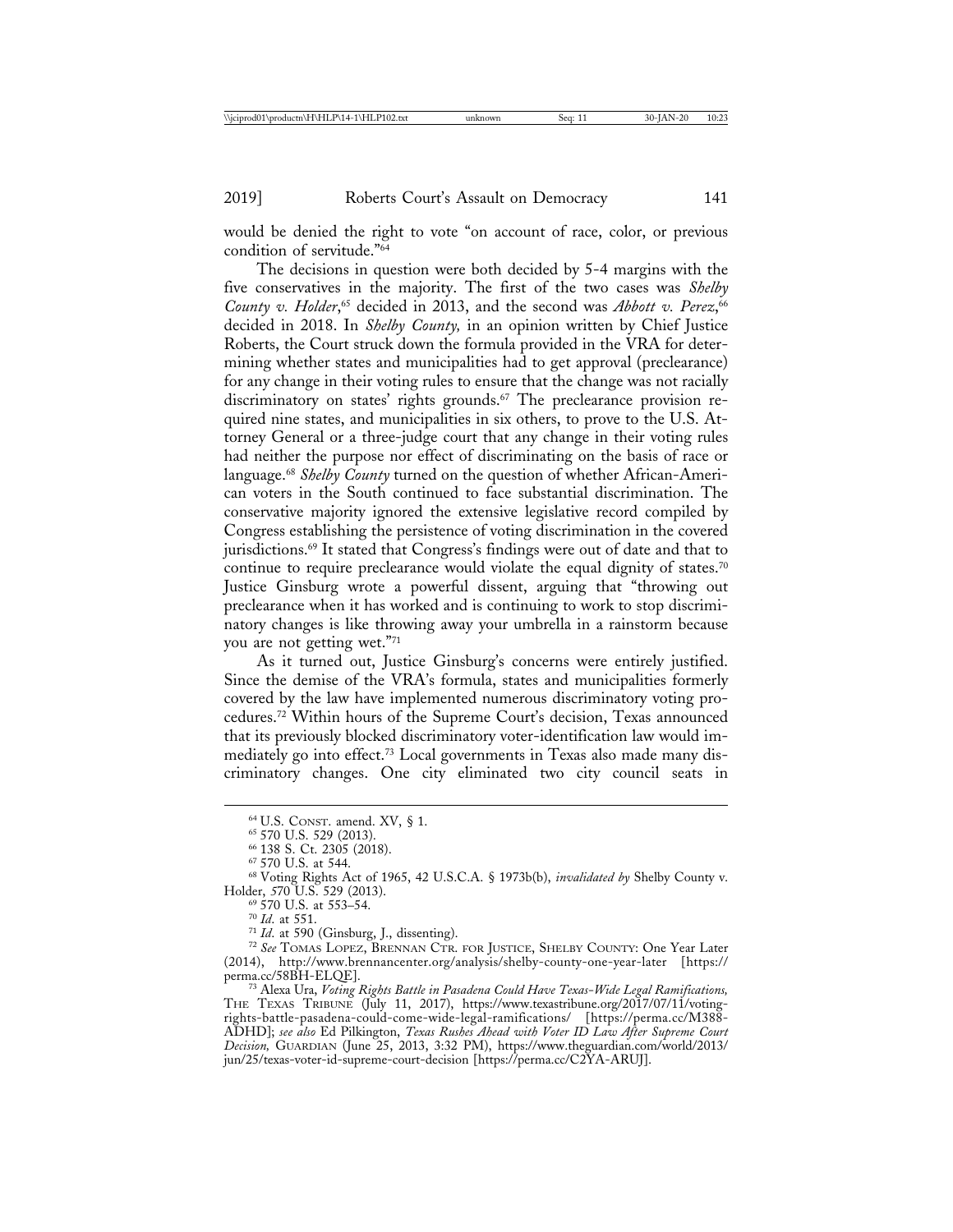predominantly Hispanic districts and replaced them with at-large seats in majority-white districts.74 North Carolina also quickly got in on the act, passing an omnibus law including a strict photo-ID requirement, elimination of same-day voter registration, a seven-day decrease in the early voting period, and invalidation of provisional ballots cast at the wrong polling station.75 North Carolina municipalities quickly followed suit, as did other Southern states, including Florida, Georgia, Mississippi, South Carolina, Virginia, Arizona, Arkansas, and Alabama as well as numerous local governments in these states.76 *Shelby County* opened the floodgates, enabling states and local governments with the most egregious histories of discriminating against the voting rights of minorities to start discriminating all over again.

It was utterly predictable that, freed from the requirement of preclearance, Southern states and municipalities would once again enact anti-democratic laws designed to suppress or devalue minority votes. The Court had only to pay attention to the evidence compiled by Congress as well as the long-standing connection between federalism and race, especially in the South. It would have been obvious to any reasonably well-informed observer that striking down the preclearance rule would do great harm to the voting rights of African Americans in the South and to democracy itself.<sup>77</sup> Nevertheless, the Court forged ahead, not only exalting the notion of state sovereignty but also reviving the equal dignity of states argument that arose out of the long-disgraced *Dred Scott* decision that it had explicitly rejected in South Carolina's 1966 challenge to the VRA.78 Americans have been fighting since the Civil War and Reconstruction about the structural implications of the events of 1861–1870 for the sovereignty, dignity, and equality of the states—especially the Southern states.79 The implications of adopting the "equal dignity" of the states of the former confederacy as a constraint on Congress's Reconstruction Power are profoundly troubling.

Roberts' assurances that other sections of the VRA would help minorities turned out to be false. This became clear when the Court decided *Abbott*, in which the question was whether the Texas legislature had racially gerrymandered the state's congressional and legislative districts so as to dilute the voting power of African-American and Hispanic voters.80 The lower court engaged in extensive fact-finding and determined that the state had inten-

<sup>74</sup> Voter Information Verification Act, Act of July 26, 2013, ch. 381, 2013 N.C. Sess. Laws 1505. *See also* Michael C. Herron & Daniel A. Smith, *Race, Shelby County and the Voter*

<sup>&</sup>lt;sup>75</sup> See id.<br><sup>76</sup> See id.<br><sup>77</sup> See id.; Myrna Perez & Vishal Agraharkar Brennan Ctr. for Justice, If SECTION 5 FALLS: NEW VOTING IMPLICATIONS (2013), http://www.brennancenter.org/pub<br>lication/if-section-5-falls-new-voting-implications [https://perma.cc/3FVN-F3DK].

<sup>&</sup>lt;sup>78</sup> South Carolina v. Katzenbach, 383 U.S. 301, 308 (1966).<br><sup>79</sup> Joseph Fishkin, *The Dignity of the South*, 123 YALE L. J. 175, 179 (2013).<br><sup>80</sup> Abbott v. Perez, 138 S. Ct. 2305, 2313 (2018).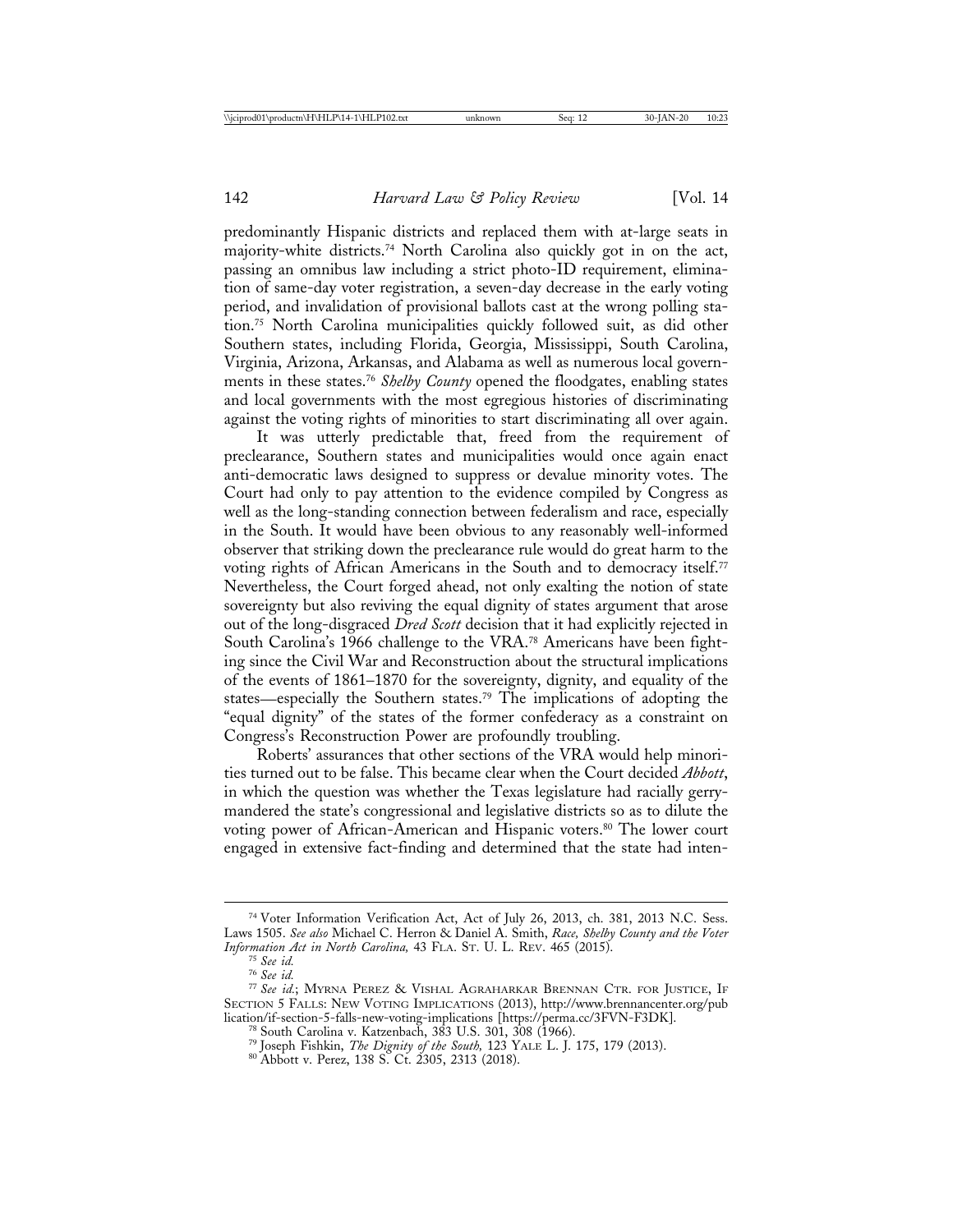tionally discriminated based on race, a conclusion that set the stage for returning Texas to federal supervision under another section of the VRA.<sup>81</sup>

The Roberts Court's reversal of the district court was a classic example of judicial overreaching. First, deviating from its usual procedure, the Court chose to review the lower court's decision even though the lower court had not actually entered an order providing injunctive relief.82 Secondly, the Supreme Court ordinarily reviews factual findings of district courts under a deferential "clear error" standard.83 In *Abbott*, however, the Court declined to apply this standard ostensibly on the ground that the district court had mistakenly placed the burden of proof on Texas to show a lack of discrimination, a conclusion with little support in the record.<sup>84</sup> Even assuming that this was true, the normal procedure would have been for the Court to remand the case to the lower court so that it could apply the correct burden of proof.85 The Court, however, chose to proceed to the merits itself.

In addressing the merits, the Court also deviated from normal judicial procedures. It ignored the voluminous evidence compiled by the lower court that Texas had engaged in intentional racial discrimination.86 Further, it directed lower courts determining whether a state had engaged in racial discrimination to presume that the state legislature acted in good faith.<sup>87</sup> Thus, even when the evidence makes clear that in drawing legislative districts white legislators empower white voters at the expense of racial minorities, they are entitled to a presumption of innocence.<sup>88</sup> The upshot of *Abbott* is that plaintiffs will face an almost impossible task in proving that states engaged in intentional racial discrimination with respect to voting rights.<sup>89</sup> Justice Sotomayor wrote a strong dissent noting that both the Constitution's Equal Protection Clause and the VRA promise all citizens, regardless of race, equal opportunity to participate in the political process.90 "The Court today does great damage to that right of equal opportunity," she wrote. "Not because it denies the existence of that right, but because it refuses its enforcement."91

Unfortunately, we have only begun to address the Roberts Court's decisions assaulting the voting rights of poor people and minorities. Consider the Court's 2018 5-4 decision in *Husted v. A. Philip Randolph Institute*,

<sup>&</sup>lt;sup>81</sup> Perez v. Abbott, 267 F. Supp. 3d 750, 758–69 (W.D. Tex. 2017).<br><sup>82</sup> *Abbott*, 138 S. Ct. at 2319.<br><sup>83</sup> *Id.* at 2326 (citing Easley v. Cromartie, 532 U.S. 234, 242 (2001)).<br><sup>84</sup> *Id.*<br><sup>85</sup> *Id.* at 2349 n.14 (Sotomay

<sup>&</sup>lt;sup>87</sup> *Abbott*, 138 S. Ct. at 2324.<br><sup>88</sup> Id. 887 *Id.* 887 *Id. ManHein & Elixabeth G. Porter, The Elephant in the Room: Intentional Voter Suppression,* 2018 SUP. CT. REV. 213, 248–49; note 174 (noting the challenges of proof in intent-based cases is growing, especially after cases like Abbott which applies a presumption of innocence on legislative actions, even if here has been evidence of previous discrimination). <sup>90</sup> *Id.* at 2360 (Sotomayor, J., dissenting). <sup>91</sup> *Id.*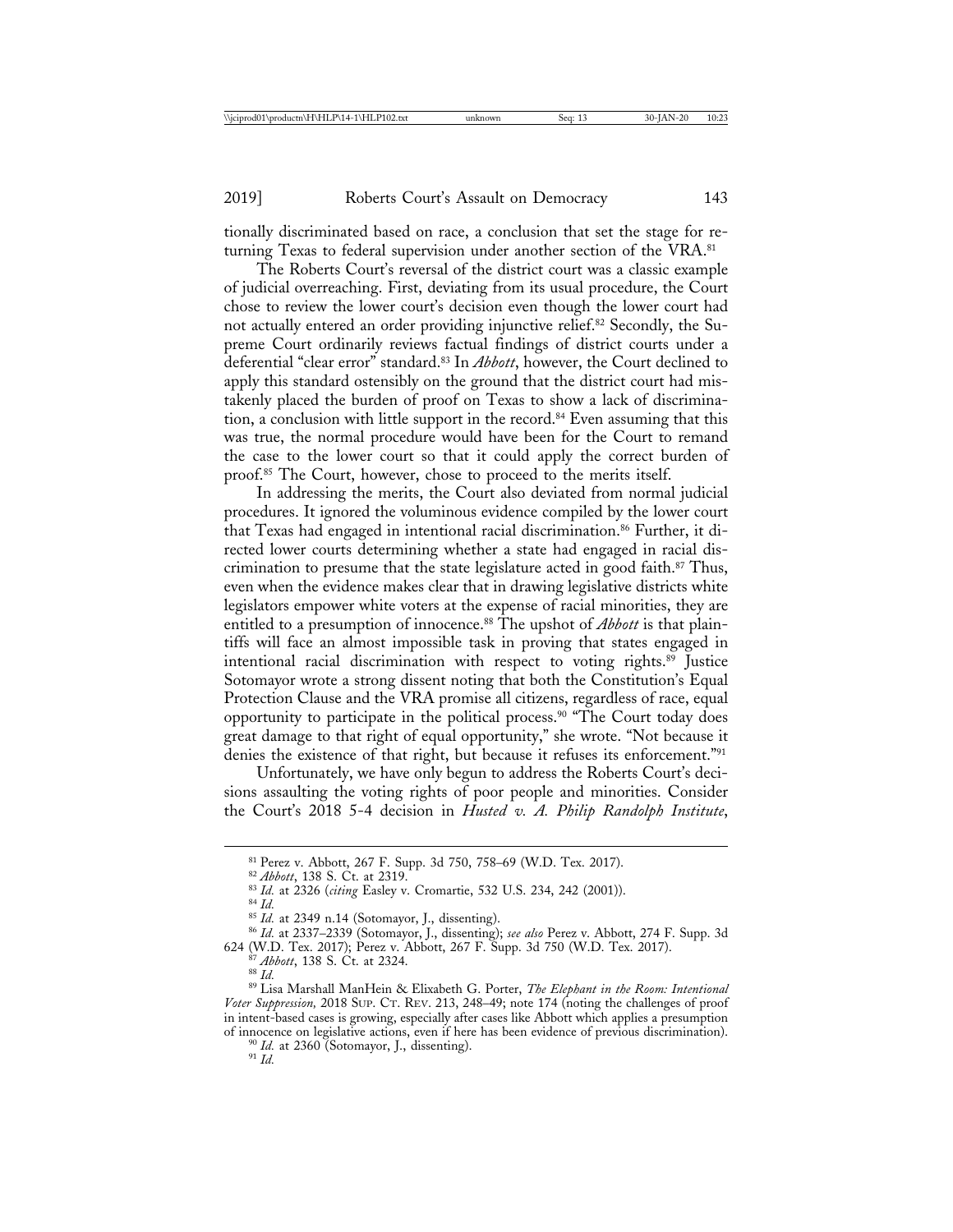which involved a massive Ohio voter purge, purportedly carried out for the purpose of protecting the integrity of the voting process.<sup>92</sup> Ohio uses a voter's failure to vote regularly as evidence that the voter has moved and thus should be eliminated from the voter list.<sup>93</sup> The Court declined to find that Ohio's purge of thousands of voters from the voting rolls violated the National Voter Registration Act ("NVRA"),<sup>94</sup> which bars states from removing a registrant "by reason of the person's failure to vote."95 According to the Court, Ohio's purge passed muster because the purge was not triggered by the failure to vote, which was merely used as evidence that the person had moved.<sup>96</sup>

Ohio, the most aggressive state in the union with respect to purging voters<sup>97</sup>, initially sends notices to registrants who do not vote for two years.<sup>98</sup> If the registrant does not respond to the notice and does not vote for four more years, she is presumed to have moved and is purged from the voting rolls.<sup>99</sup> The problem with this procedure is that many people do not vote, do not respond to the notice, but also have not moved.100 And if they do not vote regularly, Ohio disenfranchises them. Further, they are not informed that they have been disenfranchised until they show up to vote and are told they are not registered. Voters of all stripes in Ohio are affected, but the policy appears to be helping Republicans in the state's largest metropolitan areas, according to a Reuters survey of voter lists. In the state's three largest counties that include Cleveland, Cincinnati, and Columbus, voters have been struck from the rolls in Democratic-leaning neighborhoods at roughly twice the rate as in Republican neighborhoods.<sup>101</sup> A 2016 analysis found that Ohio removed at least 144,000 people from the rolls in African-American neighborhoods in Cleveland, Cincinnati, and Columbus.102 Ohio is by no

cycle). <sup>98</sup> *See A. Phillip Randolph Inst. v. Husted*, 838 F.3d 699, 702–703 (6th Cir. 2016), *rev'd*, 138 S. Ct. 1833 (2017) (describing Ohio's "Supplemental Process" for voter removal).<br><sup>99</sup> Ohio Rev. Code Ann. § 3503.21(A)(7) (West).<br><sup>100</sup> *Husted*, 138 S. Ct. at 1856–57 (Breyer, J., dissenting) (noting that of the 1.5

<sup>101</sup> Andy Sullivan & Grant Smith, *Use it or Lose it: Occasional Ohio Voters may be Shut Out in November,* REUTERS (June 2, 2016, 7:05 AM), https://www.reuters.com/article/us-usa-vot ingrights-ohio-insight-idUSKCN0YO19D [https://perma.cc/BFX8-3YB5]. <sup>102</sup> *Id.*

<sup>&</sup>lt;sup>92</sup> 138 S. Ct. 1833 (2018).<br><sup>93</sup> Ohio Rev. Code Ann. § 3503.21(A)(7) (West).<br><sup>94</sup> Husted, 138 S. Ct. at 1848.<br><sup>95</sup> 52 U.S.C. § 20507(b)(2) (2012).<br><sup>96</sup> Husted, 138 S. Ct. at 1843.<br><sup>97</sup> Adam Liptak, *Supreme Court Upholds* 2018, https://www.nytimes.com/2018/06/11/us/politics/supreme-court-upholds-ohios-purgeof-voting-rolls.html [https://perma.cc/ZVT3-F3LY] (noting that Ohio's aggressive procedures allow for the fastest removal from voter polls by failing to vote in one federal election cycle).

registered voters sent confirmation notices, more than one million were not returned; and that of the returned cards, 60,000 cards indicated the voter had moved and 235,000 cards indicated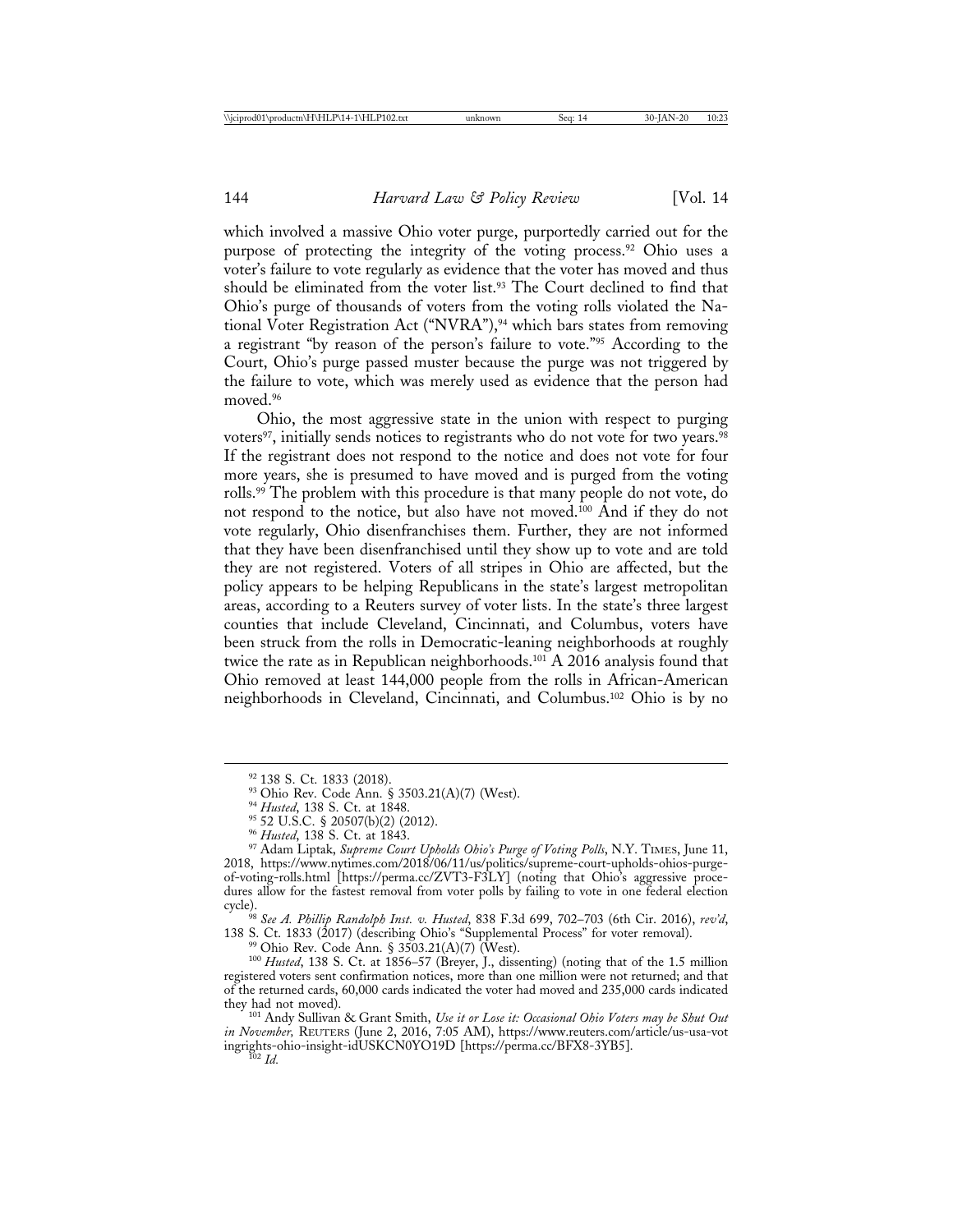means alone. Purges are on the rise across the country and are a growing threat to the right to vote.<sup>103</sup>

Justice Breyer's dissent clearly explains that the Court's refusal to recognize that the purge process is not triggered by the possibility that the registrant has moved but by her failure to vote which, of course, is precisely what the federal statute prohibits.104 Once again, it fell to Justice Sotomayor to say out loud what should have been obvious to everyone: that the Court's conservative majority was driven by a barely concealed ideological agenda and that its reading of the law "entirely ignores the history of voter suppression against which the NVRA was enacted and upholds a program that appears to further the very disenfranchisement of minority and low-income voters that Congress set out to eradicate."105 She also explains how such voters are purged because of the reality of their lives, including "language-access problems, mail delivery issues, inflexible work schedules, and transportation  $is sues.$ "<sup>106</sup>

Another of the Roberts Court's decisions assaulting the voting rights of the poor and minorities is *Crawford v. Marion County Election Board*, a 2008 case in which the Court upheld an Indiana statute requiring voters to present official photo identification cards in order to vote.107 Republican-run states have increasingly enacted such laws arguing that they are necessary to prevent vote fraud.108 This justification, however, is a sham. The only type of fraud that voter ID laws prevent is voter impersonation fraud, where a person shows up at the polls pretending to be someone else—a type of fraud that almost never occurs.109 And for good reason. No sane person would stand in line at a polling place and risk five years in prison and a \$10,000 fine in order to cast one vote, which would almost certainly have no effect on an election.110

What is not a sham, however, is that, for many poor people and minorities, obtaining an official voter ID card is not easy.111 Many eligible voters live far from ID issuing offices and do not have access to a car or other

<sup>103</sup> JONATHAN BRATER ET AL., BRENNAN CTR. FOR JUSTICE, PURGES: A GROWING THREAT TO THE RIGHT TO VOTE 1 (2018), https://www.brennancenter.org/sites/default/

<sup>&</sup>lt;sup>fo4</sup> *Husted*, 138 S. Ct. at 1858 (2018) (Breyer, J., dissenting).<br><sup>105</sup> *Id.* at 1865 (Sotomayor, J., dissenting).<br><sup>106</sup> *Id.* at 1864 (Sotomayor, J., dissenting).<br><sup>107</sup> 553 U.S. 181 (2008).<br><sup>107</sup> Seid Wilson, *GOP Plat* AM), https://thehill.com/blogs/ballot-box/288302-gop-platform-calls-for-tough-voter-id-<br>laws [https://perma.cc/V59S-AWDS].

laws [https://perma.cc/V59S-AWDS]. <sup>109</sup> Justin Levitt, *A Comprehensive Investigation of Voter Impersonation Finds 31 Credible Incidents Out of One Billion Ballots Cast*, WASH. POST (Aug. 6, 2014), https:// www.washingtonpost.com//news/wonk/wp/2014/08/06/a-comprehensive-investigation-ofvoter-impersonation-finds-31-credible-incidents-out-of-one-billion-ballots-cast/?noredirect

<sup>&</sup>lt;sup>110</sup> 52 U.S.C. §10307(c) (2012). <sup>111</sup> Frank v. Walker, 17 F. Supp. 3d 837, 875–76 (E.D. Wis. 2014).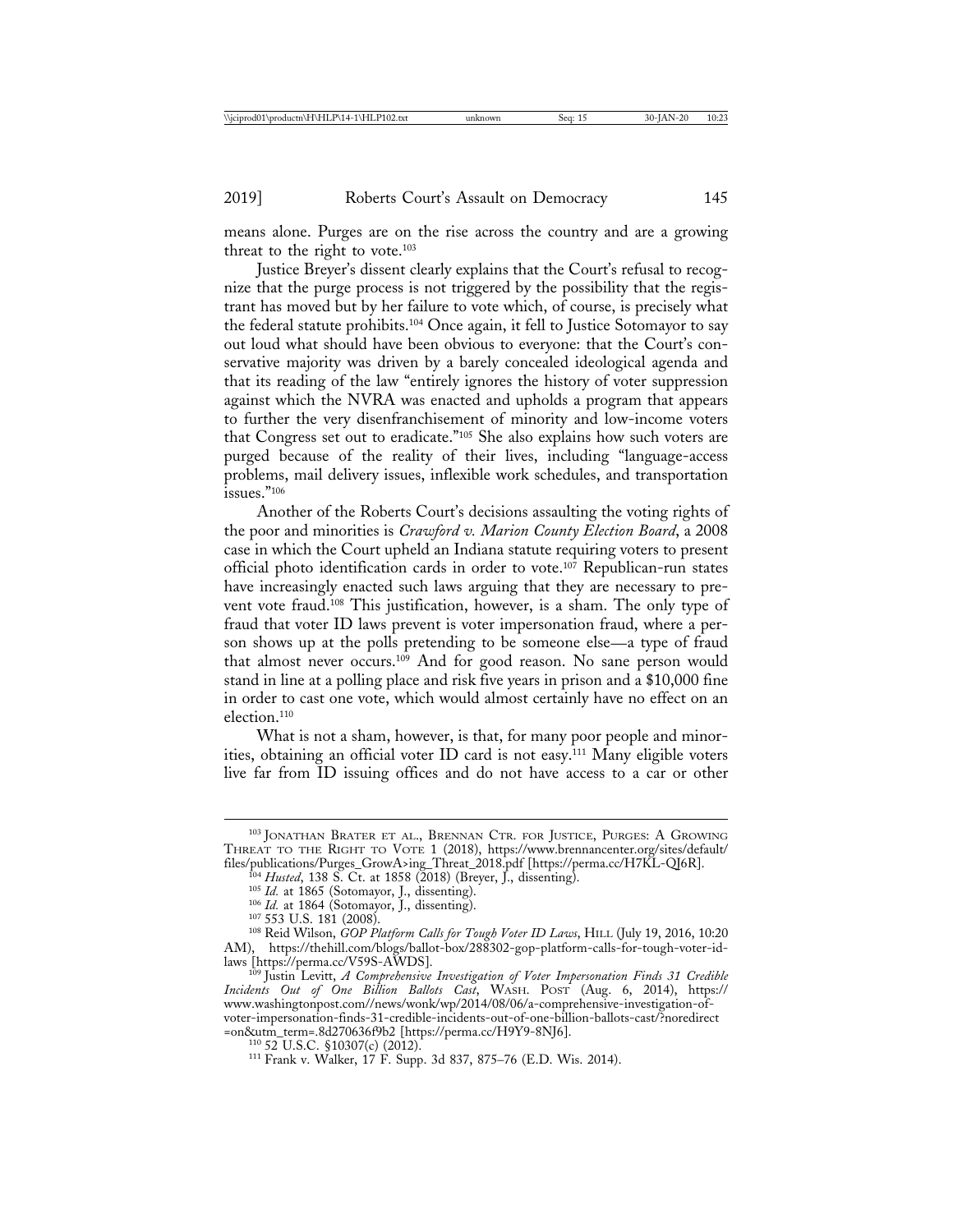transportation options.112 Moreover, such offices are often open only on a part-time basis.<sup>113</sup> Beyond the challenge of merely getting to an office, millions of these voters have trouble paying the fees that come with acquiring IDs, because they are poor.<sup>114</sup> Voter ID laws are like poll taxes of the type used in the Jim Crow era in that they force people who do not have drivers licenses to obtain IDs for the sole purpose of voting.115 Thus, they discourage poor people and minorities from participating in the political process. Justice Souter's dissent in *Crawford* explained clearly why the Roberts Court's decision to uphold the Indiana statute was a mistake.116 He pointed out that the statute threatened to impose non-trivial burdens on the voting rights of tens of thousands of people and that a significant percentage of them would be deterred from voting. He then went on to explain that the state may not constitutionally burden the right to vote without making a particular factual justification and that the state had failed to make such a showing.<sup>117</sup>

Finally, we turn to the Court's very recent decision in *Rucho v. Common Cause*118 which raised the question of whether a state legislature could constitutionally draw legislative districts to dilute the value of the minority party's votes. This practice, known as partisan gerrymandering, is a cancer on American democracy.<sup>119</sup> It enables legislators to entrench the governing party, in Justice Kagan's words, "against voters' preferences."120 The cases before the Court in *Rucho*, as well as other cases, made it clear to the Court that legislatures of both parties will go to extreme lengths to preserve and expand the power of their party and to subordinate voters of the opposing party.121 Computer technology and sophisticated data enable legislators to pick the voters who they want to represent rather than, as democracy re-

<sup>112</sup> KEESHA GASKINS & SUNDEEP IYER, BRENNAN CTR. FOR JUSTICE, THE CHAL-LENGE OF OBTAINING VOTER IDENTIFICATION (2018) at 3–4 (estimate of voters living more than 10 miles from ID issuing office and estimate of those who do not have cars), https:// www.brennancenter.org/sites/default/files/legacy/Democracy/VRE/Challenge\_of\_Obtaining\_

<sup>&</sup>lt;sup>113</sup> Id. at 6 (noting that in Wisconsin, Alabama and Mississippi, less than half of the ID

issuing offices are open for five days a week). *Id.* at 870–77.<br><sup>114</sup> See Sari Horwitz, *Getting a Photo ID so You Can Vote is Easy. Unless You're Poor, Black*, *Latino or Elderly*, WASH. POST (May 23, 2016), https://www.washingtonpost.com/politics/ courts\_law/getting-a-photo-id-so-you-can-vote-is-easy-unless-youre-poor-black-latino-orelderly/2016/05/23/8d5474ec-20f0-11e6-8690-

f14ca9de2972\_story.html?utm\_term=.8cba8926506c [https://perma.cc/Z5NM-JKNF]; *see also* GASKINS & IYER, *supra* note 112, at 14–15 (noting costs of supporting documents needed to get "free" IDs).

get "free" Ins. *Id.* 115 *Id.* 116 *See Crawford v. Marion Cty. Election Bd.*, 553 U.S. 181, 209 (2008) (Souter, J., dissenting).

<sup>&</sup>lt;sup>117</sup> *Id.* at 222–24 (Souter, J., dissenting).<br><sup>118</sup> Rucho v. Common Cause, No. 18-422, (U.S. June 27, 2019).<br><sup>119</sup> Benisek v. Lamone, 348 F. Supp. 3d 493, 525 (D. Md. 2018) (Bredar, C.J.,

concurring).<br><sup>120</sup> Rucho v. Common Cause, No. 18-422, at 1 (U.S. June 27, 2019) (Kagan, J., dissenting).

 $\frac{121}{Id}$ . at 7–11 (majority opinion).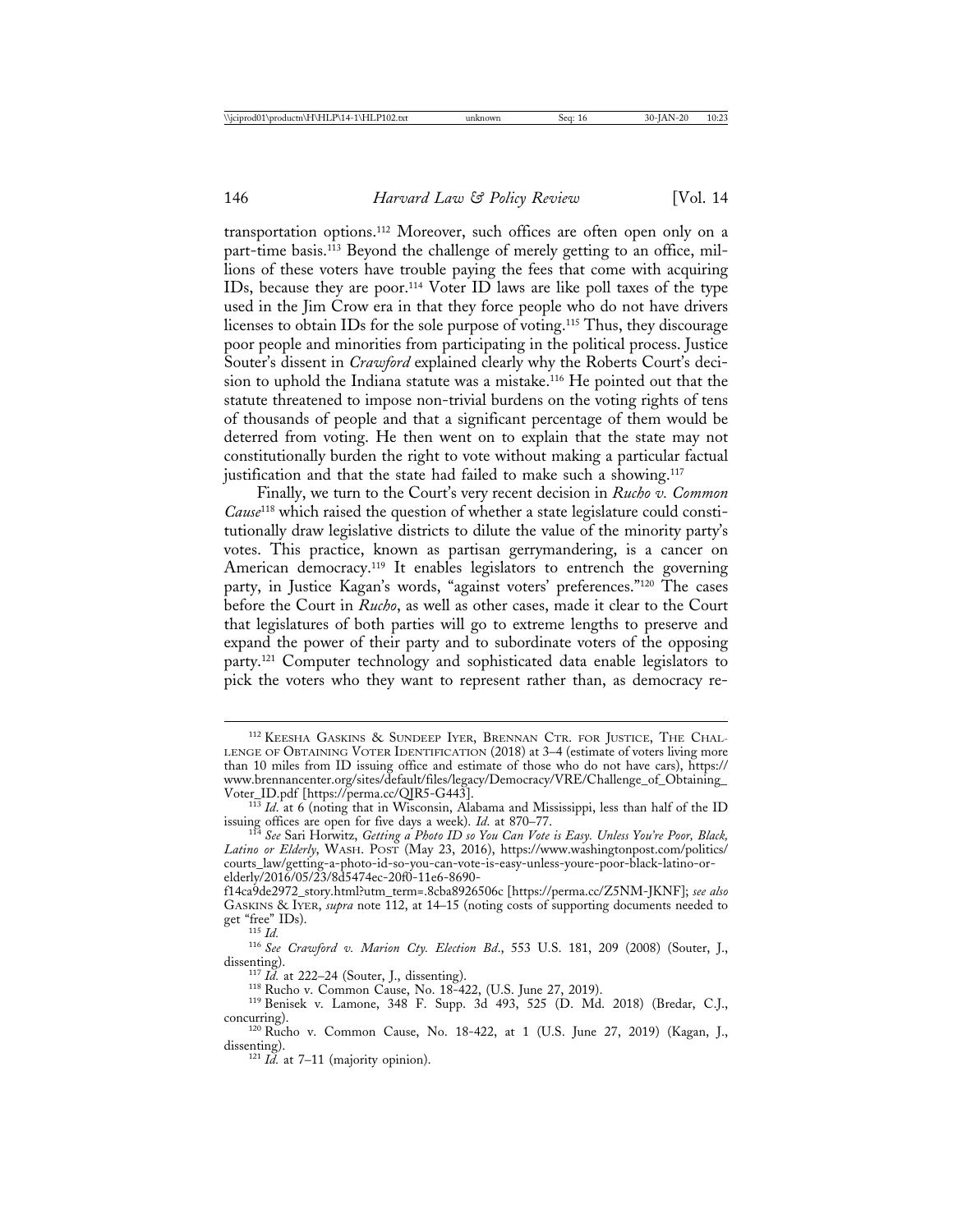quires, allowing voters to choose the representatives who they think will best represent them.

Nevertheless, in yet another 5-4 decision written by the Chief Justice, the conservative majority on the Roberts Court held that partisan gerrymandering presented political questions that were beyond the reach of the federal courts.122 The majority's rationale for reaching this result was that the Court could not find a "discernible and manageable standard" for deciding when a gerrymander was so partisan as to be unconstitutional.123 Justice Kagan's dissenting opinion, however, made clear how weak and unsatisfactory the majority's justification was:

But in throwing up its hands, the majority misses something under its nose: what it says can't be done, has been done. Over the past several years, federal courts across the country – including, but not exclusively, in the decisions below – have largely converged on a standard for adjudicating partisan gerrymandering claims. . .124

The dissent then proceeded to explain the standard that the lower courts had established. Once again, we see the Roberts Court's conservative majority relying on a flimsy and untenable justification for a decision that appears to be based on little more than its Darwinian survival of the fittest ideology.

Most significantly, the decision is profoundly anti-democracy. As Kagan's dissent put it:

So the only way to understand the majority's opinion is as follows: In the face of grievous harm to democratic governance and flagrant infringements on individuals' rights – in the face of escalating partisan manipulation whose compatibility with this Nation's values and law no one defends – the majority declines to provide any remedy. For the first time in this nation's history, the majority declares that it can do nothing about an acknowledged constitutional violation. . .125

Thus, the Roberts Court's voting decisions have made it much easier for state legislatures to prevent or discourage poor people and minorities from voting. Further, they have made it harder for plaintiffs alleging racial gerrymandering to prove their case. Finally, the Court has refused to adjudicate claims of partisan gerrymandering. In these ways, the Court has considerably undermined American democracy.

- 
- 122 *Id.* at 30.<br>
<sup>123</sup> *Id.* at 20.<br>
<sup>124</sup> *Id.* at 15 (Kagan, J. dissenting).<br>
<sup>125</sup> *Id.* at 13–14.
-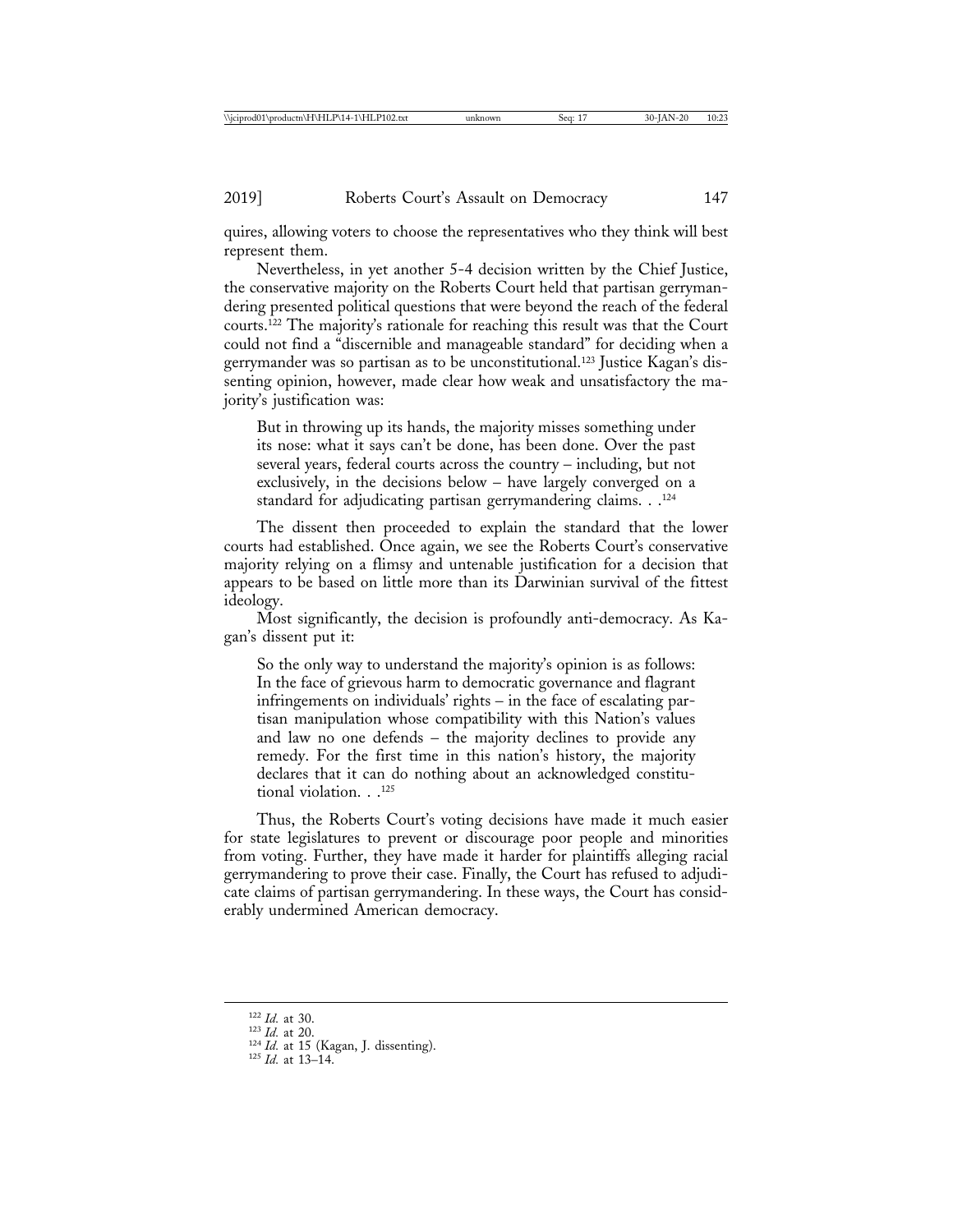# III. THE ROBERTS COURT'S SYSTEMATIC ENHANCEMENT OF THE POWER OF CORPORATIONS AND REDUCTION OF THAT OF ORDINARY AMERICANS

Governmental bodies can undermine democracy in many ways other than by restricting voting rights. If they prefer that government be run by the rich and powerful instead of by ordinary citizens, they can establish policies that bring that about. The Roberts Court's decisions constitute such a policy in that they consistently augment the power of corporations and the wealthy and reduce that of ordinary Americans. Like the Court's voting rights decisions, they undermine efforts by legislators, judges and activists to strengthen American democracy.

Probably the best place to begin discussing this aspect of the Court's jurisprudence is its campaign finance decisions. This is because the campaign finance rules that a government adopts will go a long way in determining who gets elected and what policies are adopted. The Roberts Court's campaign finance jurisprudence has substantially contributed to the creation of a system in which candidates become heavily dependent on the support of the wealthy. Even worse, it has turned the First Amendment into a weapon that prevents legislators from altering that system.

In 2014, in *McCutcheon v. FEC*, the Court rejected for the seventh consecutive time a limit on electoral spending on the ground that it violated the First Amendment.126 In *McCutcheon*, the Court struck down the aggregate contribution limit, which capped the amount that a single donor could give to federal candidates and parties at \$123,200 in a single election cycle.<sup>127</sup> *McCutcheon* confirmed the Court's commitment to using the First Amendment to block limits set by democratically elected officials on electoral spending, even as the destructive consequences of an electoral system financed disproportionately by wealthy donors had become increasingly apparent.128 The cases preceding *McCutcheon* include the following: *Randall v. Sorrell,* which held unconstitutional expenditure and contribution limits set by the Vermont legislature;129 *FEC v. Wisconsin Right to Life, Inc.*, which struck down a federal statute regulating sham issue ads (attack ads artfully worded to avoid being treated as express advocacy and subjected to regulation);130 *Davis v. FEC*, which invalidated the so-called "Millionaire's Amendment," a provision permitting candidates facing wealthy self-funded opponents to raise larger contributions until they achieve parity with their

<sup>126</sup> 572 U.S. 185, 227 (2014); Johanna Kalb*, J. Skelly Wright's Democratic First Amendment*, 61 Loy. L. Rev. 107, 109 (2015). <sup>127</sup> *McCutcheon*, 572 U.S. at 194, 227. <sup>128</sup> Michael S. Kang, *Party-Based Corruption and* McCutcheon v. FEC*,* 108 NW. U.L.

REV. 240, 240–41 (2014); Adam Lamparello, *Citizens Disunited: McCutcheon v. Federal Election Commission, 90 IND. L.J. SUPP. 43, 43 (2015).*<br><sup>129</sup> 548 U.S. 230, 230 (2006).<br><sup>130</sup> 551 U.S. 449, 450 (2007).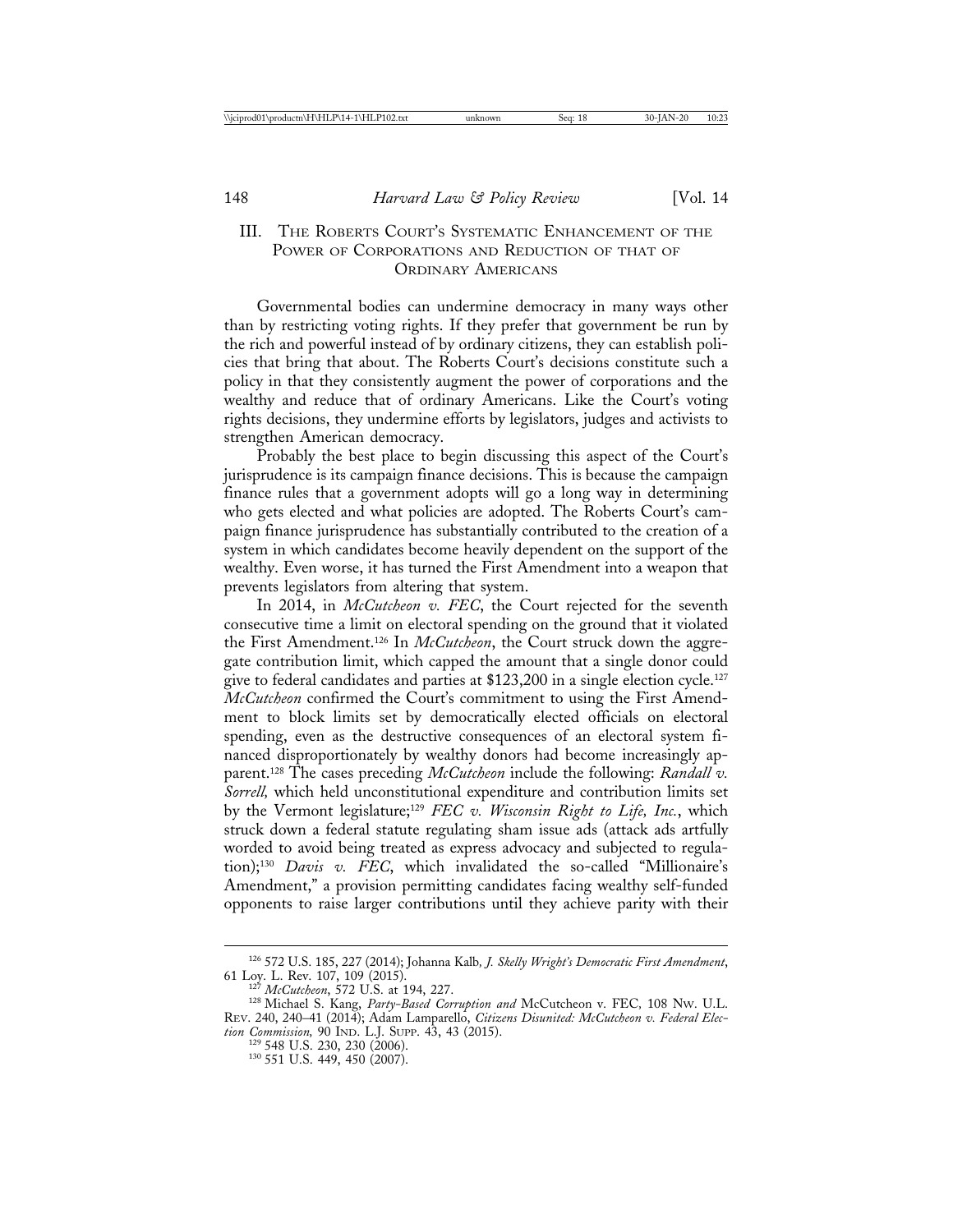opponents;131 *Citizens United v. FEC*, which, building on *First National* Bank of Boston v. Bellotti,<sup>132</sup> permitted corporations and unions to make unlimited independent election expenditures;133 *Arizona Free Enterprise Club's Freedom Club PAC v. Bennett*, which invalidated the triggered matching fund provisions of Arizona's public finance system;134 and *American Tradition Partnership Inc v. Bullock*, which struck down a Montana ban on corporate political spending.135 After *McCutcheon*, the few campaign finance regulations that remain, the "soft money" ban, "pay to play" regulations, base contributions limits, and even public finance systems are arguably at risk.136

Some of the pre-Roberts Court campaign finance cases recognized that the government's compelling interest in combating corruption, which the Court has treated as the sole basis for regulating campaign spending, could be construed as a compelling interest in combating the influence of money in politics. Thus, for a time *Buckley v. Valeo*, the seminal campaign finance case, was not regarded as an insurmountable constraint on the power of government to limit the campaign spending of the wealthy.137 But, the Roberts Court has made it clear that this is no longer the case. The Court sees contribution and expenditure limits not as reasonable efforts to equalize the political influence of different classes of Americans, but as attempts to censor the voices of the wealthy.138 Further, according to the Court, the government's interest in safeguarding elections from the distorting effects of corporate wealth is not only not compelling, it is not even legitimate.<sup>139</sup>

It is, of course, no surprise that the Court's campaign finance jurisprudence has led to an enormous increase in spending on elections most of it coming from the extremely wealthy. The Court's judgments have also made American citizens far less equal in terms of their ability to influence the decisions of elected officials. As Justice Breyer pointed out in his dissent in *McCutcheon*, the First Amendment does not have to be construed in the extraordinarily individualistic way that the Roberts Court has chosen, protecting the right of every person, natural or corporate, to spend as much as they want without regard to its effect on American democracy.140 Another approach would be to consider the impact of a regulation on the body politic. For example, the reason that we are concerned about corruption is not

<sup>&</sup>lt;sup>131</sup> 554 U.S. 724, 724 (2008).<br><sup>132</sup> 435 U.S. 765 (1977).<br><sup>133</sup> 558 U.S. 310, 356 (2010).<br><sup>134</sup> 564 U.S. 721, 727 (2011).<br><sup>135</sup> 567 U.S. 516, 516–17 (2012).<br><sup>136</sup> Johanna Kalb & Burt Neuborne, *Building a First Amendment* 

<sup>&</sup>lt;sup>137</sup> Brice M. Clagett & John R. Bolton, Buckley v. Valeo, Its Aftermath, and Its Prospects: *The Constitutionality of Government Restraints on Political Campaign Financing,* 29 VAND. L.

<sup>&</sup>lt;sup>138</sup> Robert Sprague & Mary Ellen Wells, *The Supreme Court as Prometheus: Breathing Life into the Corporate Supercitizen,* 49 AM. BUS. L.J. 507, 540–41 (2012).<br>
<sup>139</sup> *McCutcheon v. FEC*, 572 U.S. 185, 193, 206 (2014).<br>
<sup>140</sup> *See id.* at 237 (Breyer, J., dissenting).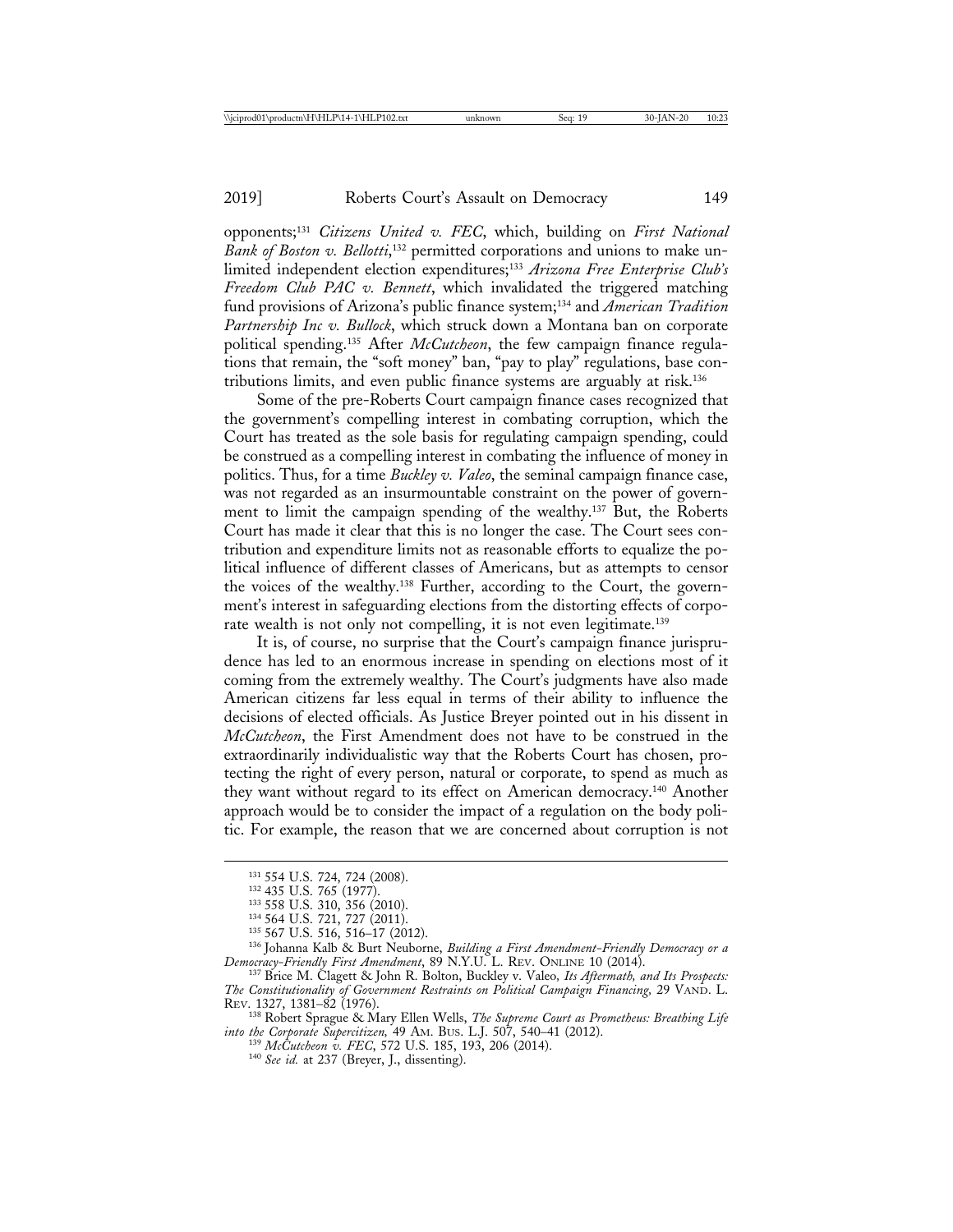because it is a terrible crime per se, but because it undermines our belief in representative government.141 And when elected officials are selected by and dependent on a small number of rich people, the same loss of faith occurs. Statutes that impose reasonable limitations on the influence of wealthy people, therefore, build confidence in the integrity of our electoral institutions. Not only do such statutes not violate the First Amendment, they ensure that citizens are an active and important part of the self-governance project which American democracy represents.

The Roberts Court has also placed the interests of corporations over those of ordinary Americans in cases that do not involve campaign finance. Take, for example, its decision in *Sorrell v. IMS Health, Inc*., which involved a Vermont statute prohibiting pharmacies from selling data regarding prescriptions without affirmative consent from the prescribing physicians.<sup>142</sup> The purposes of the legislation were to protect the privacy of physicians and patients, to protect doctors from being harassed by salespersons from pharmaceutical companies urging them to purchase more or different medicine, and to reduce the cost of healthcare by curbing the disproportionate sale of expensive drugs.143 The law exempted academic researchers and nonprofits because they did not pose the same problems as representatives from the pharmaceutical industry.144

The Court's conservative majority saw this different treatment not as a rational response to a marketplace structured by forces that give profit-seeking actors particular incentives but as legislative interference with the marketplace.<sup>145</sup> In the view of the Roberts Court, the marketplace is by definition a neutral and even benign space that Vermont was contaminating by discriminating against particular speakers: pharmaceutical marketers.<sup>146</sup> As in the campaign finance cases, the Court treated government not as a representative of the public but as a coercive force burdening the rights of corporations.

*Sorrell* is disturbing on a number of levels. For one thing, the speaker was a large corporation and, for another, the sale of data hardly seems recognizable as speech. For most of American history, the law treated corporations as artificial entities created solely as economic instrumentalities but always subordinate to public regulatory power and without authority to convert their state-enabled private wealth into political power and influence through speech.147 But, as discussed, the Roberts Court has helped change that. In *Sorrell*, the Court treated a corporation's wish to sell and maintain

<sup>&</sup>lt;sup>141</sup> See id. at 236–37 (Breyer, J., dissenting).<br><sup>142</sup> 564 U.S. 552, 557 (2011).<br><sup>143</sup> Id. at 560–61.<br><sup>144</sup> Id. at 563.<br><sup>145</sup> See Amy Kapczynski, *The Lochnerized First Amendment and the FDA: Toward a More*<br>*Democratic P* 

<sup>&</sup>lt;sup>146</sup> See Sorrell, 564 U.S. at 567, 579.<br><sup>147</sup> See Ganesh Sitaraman, THE CRISIS OF THE MIDDLE-CLASS CONSTITUTION 264 (2017) ("For virtually all of American history, the First Amendment was largely irrelevant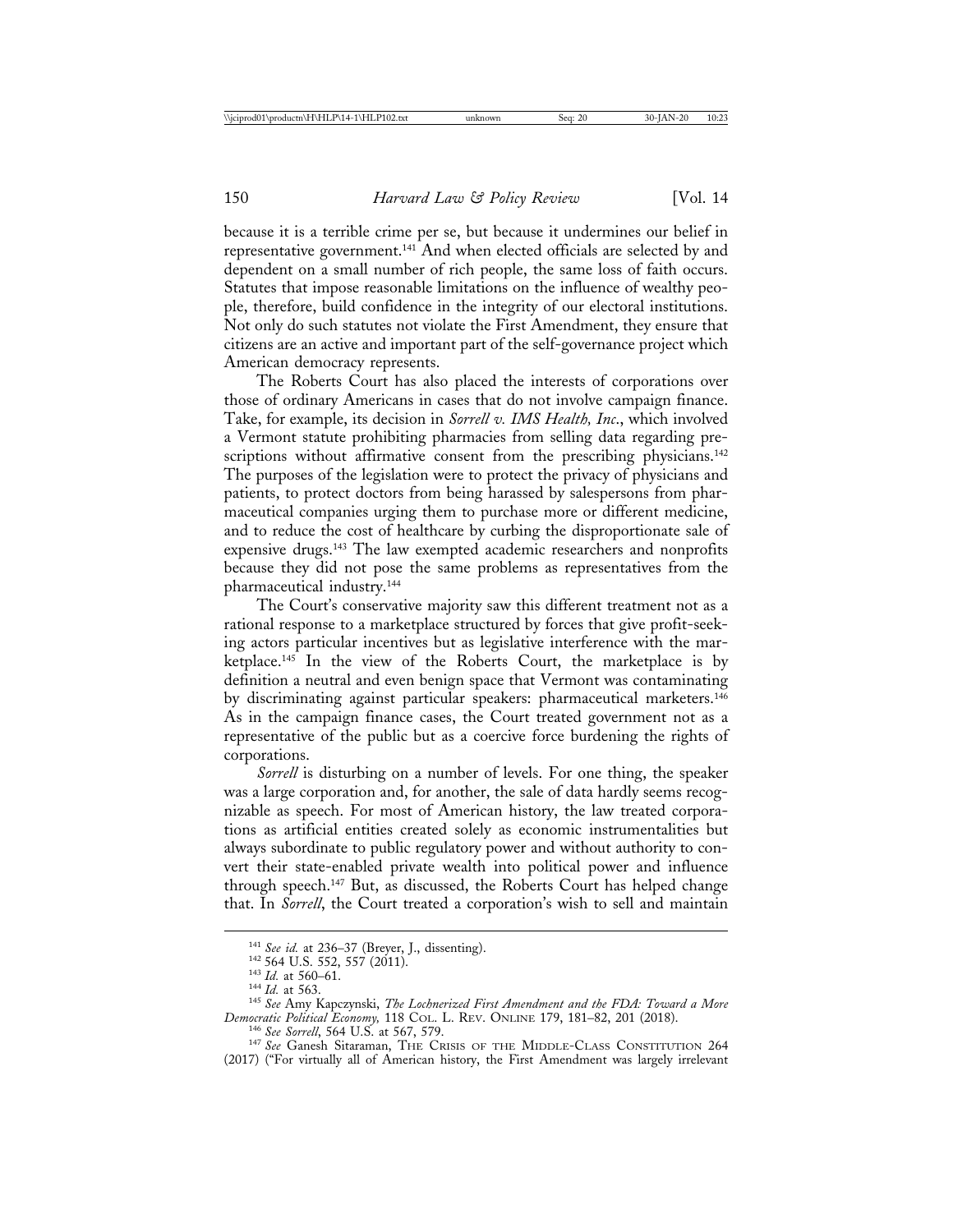data as superior to an individual's interest in privacy and in receiving less expensive health care.<sup>148</sup> The Court chose to shield corporations from democratic power, markets over majorities, if you will. Further, in commercial speech cases in the pre-Roberts Court era, the Court connected the protection of commercial speech to the formation of intelligent opinion and to the value of democracy.149 The Roberts Court has dispensed with this connection.

As stated, the decisions of the Roberts Court have not only augmented the power of corporations but also reduced that of ordinary Americans. And this too undermines democracy because it exacerbates inequality. Take, for example, the Courts' labor jurisprudence. One of the reasons that the United States was able to achieve a relatively broad security and prosperity during the middle decades of the twentieth century was the strength of organized labor.150 The economic and political power of unions enabled many working people to become more prosperous.<sup>151</sup> Moreover, the more recent decline in the fortunes of unions has operated to undermine the broad prosperity and sense of security that makes for less group competition and antagonism and thus facilitates democratic negotiation.152 In a recent paper entitled "Unions and Inequality Over the Twentieth Century – New Evidence from Survey Data," four economists document these facts.153 The paper makes clear that unions played a major role in reducing income inequality in the middle decades of the twentieth century and that their decline since the 1960s contributed significantly to the widening gap between rich and poor.154

Thus, a Supreme Court interested in strengthening American democracy might consider the wisdom of further weakening the labor movement. Sadly, this is not the Roberts Court's approach. Consider its 2018 decision in *Janus v. American Federation of State, County and Municipal Employees*, in

when it came to corporate rights. Corporations were highly regulated, only able to undertake activities the public allowed in their charters, and subject to common-law regulations as well.").

<sup>&</sup>lt;sup>148</sup> See Sorrell, 564 U.S. at 579–80.<br><sup>149</sup> See Va. State Bd. of Pharmacy v. Va. Citizens Consumer Council, Inc., 415 U.S. 748,<br>765 (1976).

<sup>765 (1976).</sup> <sup>150</sup> Henry S. Farber et al., *Unions and Inequality Over the Twentieth Century: New Evidence from Survey Data* 1, (Nat'l Bureau of Econ. Research, Working Paper No. 24587, 2018), https://www.nber.org/papers/w24587 [https://perma.cc/2EAE-48HL].<br><sup>151</sup> Noah Berger & Peter Fisher, Econ. Analysis & Research Network, A

WELL-EDUCATED WORKFORCE IS KEY TO STATE PROSPERITY 8 (2013), http:// www.policymattersohio.org/wp-content/uploads/2013/08/EducationProsperity.pdf [https:// perma.cc/4452-DHCF]. <sup>152</sup> *See* LAWRENCE MISHEL, ECON. POLICY INSTIT., UNIONS, INEQUALITY, AND FAL-

TERING MIDDLE-CLASS WAGES (Aug. 29, 2012), http://www.insightweb.it/web/files/unions\_inequality\_and\_middle\_class\_wages.pdf [https://perma.cc/4RJV-HNUF]; Alana Semuels, *Fewer Unions, Lower Pay for Everybody,* ATLANTIC (Aug. 30, 2016), https:// www.theatlantic.com/business/archive/2016/08/union-inequality-wages/497954/ [https:// perma.cc/APR6-RF3W]; Bruce Western & Jake Rosenfeld, *Unions, Norms and the Rise in U.S. Wage Inequality,* 76 AM. SOC. REV. 513, 514 (2011). <sup>153</sup> Farber et al*., supra* note 150, at 24. <sup>154</sup> *Id.* at 32–33.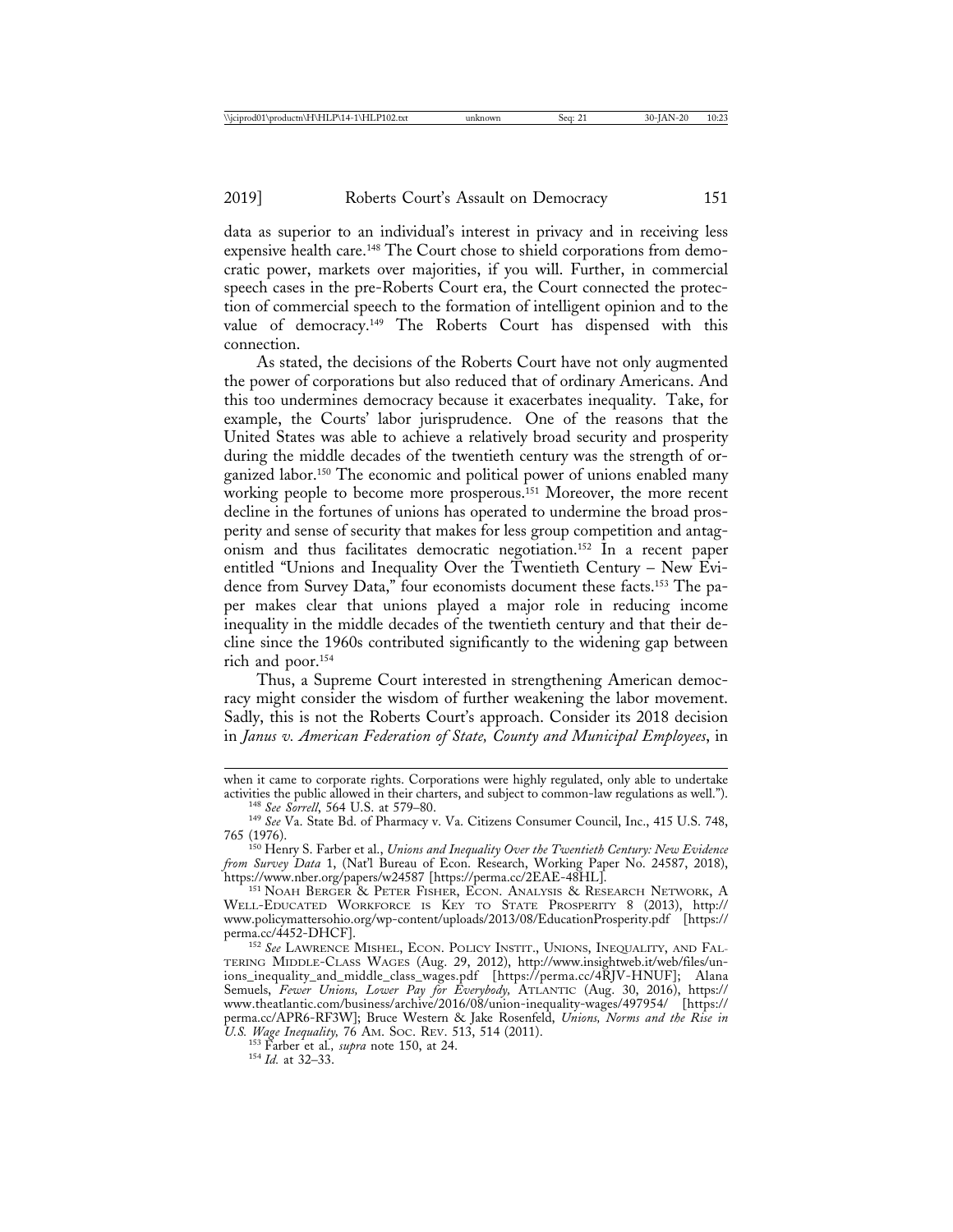which the five conservatives overturned a forty-year-old precedent by eliminating a public-sector union's ability to collect a "fair share" or "agency" fee from workers who choose not to become union members but who are still protected by collective bargaining agreements negotiated by the union.155 As a result of *Janus*, public sector employees around the nation will no longer have to pay such fees even though the union obtains benefits for them.<sup>156</sup> A recent study estimates that the decision could reduce public employee union membership by 8 percent or over 700,000 members.157 Losses in membership will cause unions to lose revenue, and with less money they will hire fewer representatives, take fewer cases to arbitration, and organize fewer members than they once did.158 This will likely mean lower pay and benefits for public-sector employees.159

Nor does the Roberts Court treat non-union workers any better than members of unions. Rather, the Court systematically rules against both entities that represent ordinary Americans and ordinary Americans themselves. A good example is the Court's 2018 decision in *Epic Systems v. Lewis*, a case again decided by the conservative majority.160 At issue in *Epic Systems* were agreements that employees had to sign as a condition of being hired that required them to give up their right to join together with other employees to litigate disputes over pay and working conditions.<sup>161</sup> Specifically, the agreements required the employees to relinquish their right to bring class actions for back pay or damages and instead to pursue their complaints individually before private arbitrators.162 It is much more difficult and much less efficient for an individual worker to pursue a complaint than it is for a group.163 Employee class actions of the type that *Epic Systems* arbitration agreements prohibited are a means of dealing with the imbalance in bargaining power between employers and employees.164

In *Epic Systems*, the employees sued the company seeking to recover overtime pay and to void the arbitration agreements that they had been forced to sign. The Roberts Court ruled that the 1925 Federal Arbitration

<sup>&</sup>lt;sup>155</sup> 138 S. Ct. 2448, 2460 (2018).<br><sup>156</sup> *Id.* at 2468, 2486.<br><sup>157</sup> Frank Manzo IV & Robert Bruno, Project for Middle Class Renewal, AFTER JANUS: THE IMPENDING EFFECTS ON PUBLIC SECTOR WORKERS FROM A DECISION AGAINST FAIR SHARE 3–4 (2018), https://illinoisepi.files.wordpress.com/2018/05/ilepi-pmcr-

after-janus-final.pdf [https://perma.cc/D6HK-ENE4]. <sup>158</sup> *How the Decline of Unions Will Change America,* ECONOMIST (Jul 19, 2018), https:// www.economist.com/united-states/2018/07/19/how-the-decline-of-unions-will-change-<br>america [https://perma.cc/2PQM-NEQQ].

america [https://perma.cc/2PQM-NEQQ]. <sup>159</sup> *Id.* <sup>160</sup> 138 S. Ct. 1612, 1619 (2018). <sup>161</sup> *Id*. <sup>162</sup> *Id.* at 1619–20. <sup>163</sup> David G. Savage, *Supreme Court Upholds Arbitration that Bans Workers from Joining Forces Over Lost Wages,* LOS ANGELES TIMES (May 21, 2018, 3:00 PM), http://www.latimes.com/politics/la-na-pol-court-workers-20180521-story.html [https://perma.cc/H7BT-6ZTV].<br> $^{164}$  *Id.*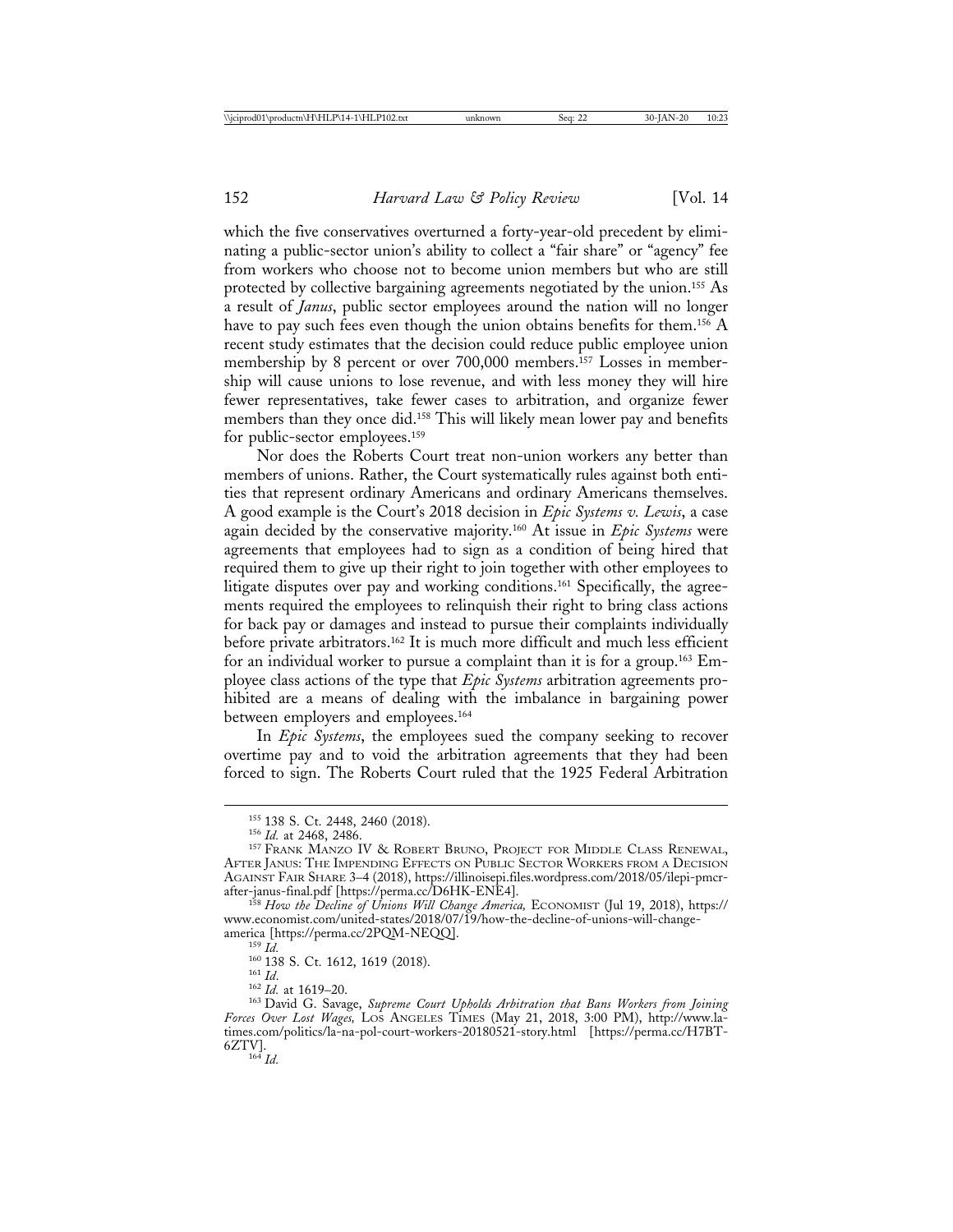Act<sup>165</sup> trumped workers' rights to join forces in "mutual aid or protection" as provided in the 1935 National Labor Relations Act<sup>166</sup> ("NRLA") even though the NRLA was enacted after the Arbitration Act and should therefore have been regarded as superseding it.167 The Roberts Court had already ruled that companies could force consumers out of class actions and into arbitration,168 and in *Epic Systems* it did the same thing to workers. The case will have long-lasting implications for employees who lose some \$3 billion in legally owed wages every year.169 At the oral argument in *Epic Systems*, Justice Breyer went so far as to say that the case could undermine the "heart of the New Deal,"170 by which he meant that the Roberts Court could, as it ultimately did, weaken one of the means by which ordinary Americans could maintain their incomes and sense of security.

Finally, as the Roberts Court has reduced the power of unions and made it more difficult for workers to remain economically stable, it has treated the lower strata of workers and the very poor just as badly. In today's economy the difficulties that the poor encounter in their daily lives are substantial, not to mention the obstacles in ascending the economic ladder. In its 2017 annual report on the poor, the Census Bureau indicated that the economic recovery had bypassed many of the 40 to 45 million Americans living below the poverty level.171 Moreover, since 1975, the percentage of families living on income no greater than half of the poverty threshold has nearly doubled.172 This is so because government policies designed to address poverty are highly inadequate. The decisions of the Roberts Court, however, are quite indifferent to the poor. Consider *National Federation of Independent Business v. Sebelius ("NFIB")*, in which the Court thwarted Congress' efforts to address one of the most serious problems that the poor face, the lack of health insurance, by determining that the Affordable Care Act's expansion of eligibility for Medicaid exceeded Congress's power under the Constitution's spending clause.<sup>173</sup>

Congress expanded Medicaid, a federally-financed state administered program, to achieve the ACA's goal of expanding health insurance cover-

<sup>&</sup>lt;sup>165</sup> See AT&T Mobility, LLC v. Concepcion, 563 U.S. 333, 344 (2011).<br><sup>166</sup> 29 U.S.C.A. § 157 (2012).<br><sup>167</sup> See SUTHERLAND, STATUTES AND STATUTORY CONSTRUCTION § 36A:10, 132 (7th ed. 2009) (Noting that, "[a]s a result, in any case of conflict between a provision in the enacted

<sup>&</sup>lt;sup>168</sup> DirectTV, Inc. v. Imburgia, 136 S. Ct. 463, 466 (2015).<br><sup>169</sup> Savage, *supra* note 163.<br><sup>170</sup> Transcript of Oral Argument at 8, Epic Systems Corp. v. Lewis, 138 S. Ct. 1612<br>(2018) (No. 16-285).

<sup>&</sup>lt;sup>171</sup> Glenn Thrush, *America's Poor Miss Out on Boom, Census Shows*, N.Y. TIMES (Sept. 13, 2018), https://www.nytimes.com/2018/09/13/us/politics/poverty-rate-census-bureau.html

<sup>&</sup>lt;sup>172</sup> *Id.* 173 567 U.S. 519, 573 (2012).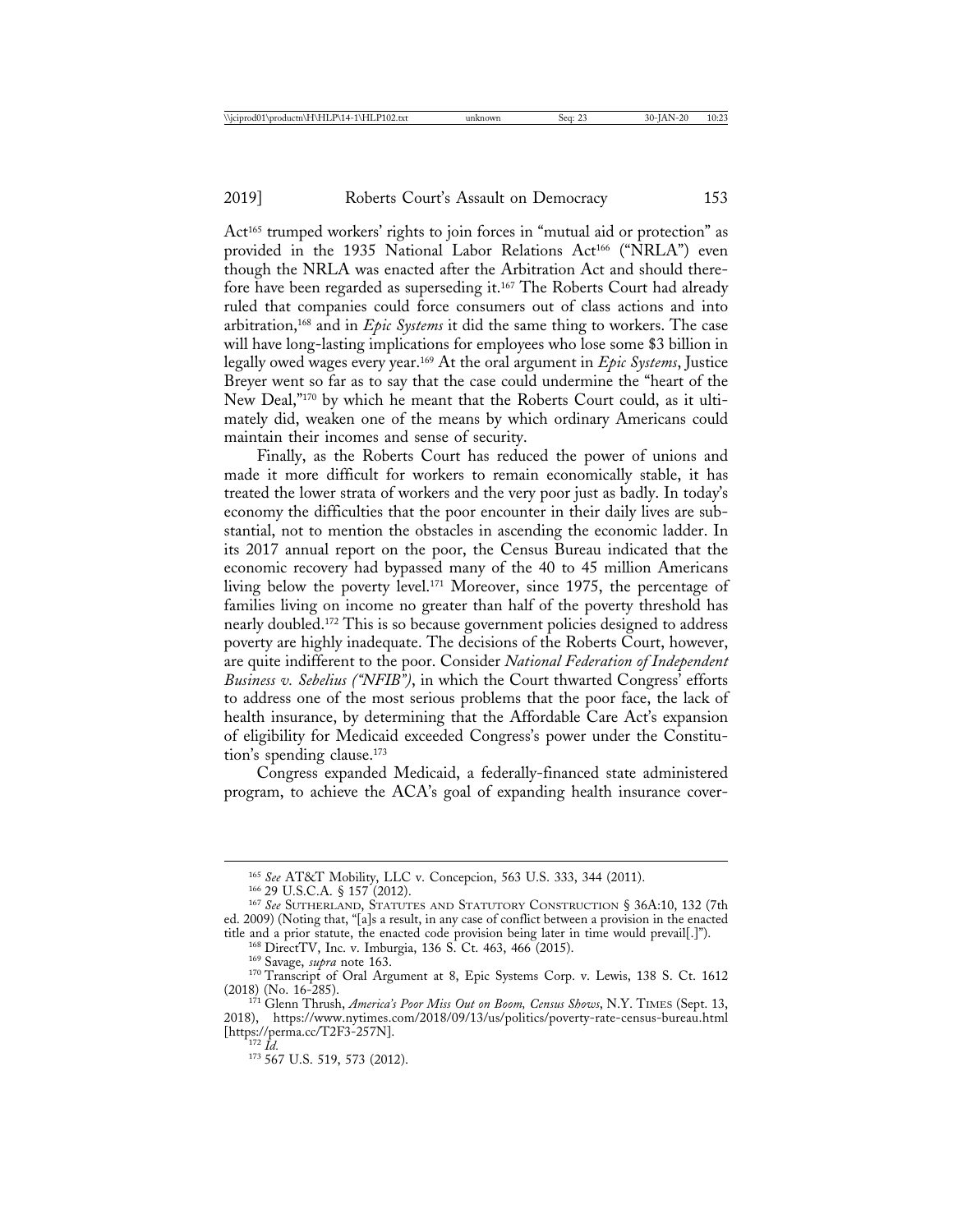age.174 Expanding eligibility for Medicaid was the way that Congress chose to provide healthcare to the poor. The ACA provided that the federal government would pay 100 percent of the costs of the expanded Medicaid program for the first three years, gradually less over the three following years, and 90 percent from 2020 on.<sup>175</sup> To encourage states to participate in the expanded program, the law provided that if a state refused to participate, it would lose all or part of the funding it received for its existing Medicaid program.176

The Supreme Court's decision holding the Medicaid expansion unconstitutional was a surprise.177 Congress's spending power is very broad. This breadth is captured in the words, "to provide for the. . .general welfare of the United States."178 Moreover, the Court had previously interpreted the spending clause broadly.179 In fact, it had been close to a century since the Court had found that Congress exceeded its spending power.<sup>180</sup> The Court's reasoning was also surprising. Chief Justice Roberts opined that Congress exceeded its spending power because it had coerced states into participating in the expanded Medicaid program by authorizing the withholding of funds for existing Medicaid programs if states refused to participate.181 Before *NFIB*, no federal court had ever found any legislation to be an unconstitutionally coercive exercise of the spending power.182 The Roberts Court, however, was not deterred. Further, as a remedy, the Court rewrote the ACA to prohibit Congress from withholding funds for existing Medicaid programs, thereby removing the incentive that Congress had created to encourage states to provide healthcare to their poorest residents.183

Roberts's explanation as to why the Medicaid expansion was coercive is unpersuasive. His major error was to say that by expanding Medicaid eligibility the ACA had changed the Medicaid program so dramatically as to transform it into an entirely new program.184 This conclusion was critical to the coercion analysis because it enabled the Court to rule that because the expanded Medicaid was a "new" program, the possibility that Congress might withhold funding from existing or "old" Medicaid programs constituted a condition unrelated to the expanded program on which Congress

<sup>&</sup>lt;sup>174</sup> Nicole Huberfeld *et al., Plunging into Endless Difficulties: Medicaid and Coercion in National Federation of Independent Business v. Sebelius, 93 B.U. L. REV. 1, 25 (2013).* 

<sup>&</sup>lt;sup>175</sup> *Id.* at 27.<br><sup>176</sup> 42 U.S.C. § 1396c (2010), *invalidated by* NFIB v. Sebelius, 567 U.S. 519 (2012).<br><sup>177</sup> Huberfeld, *supra* note 174, at 36.<br><sup>178</sup> U.S. CONST. art. I, § 8, cl. 1.<br><sup>179</sup> Huberfeld, *supra* note 174,

dissenting) ("I recognize that the Court has not invalidated an Act of Congress under the Spending Clause since *United States v. Butler*, over half a century ago" (citation omitted)).<br><sup>181</sup> See NFIB, 567 U.S. at 585.<br><sup>182</sup> Huberfeld, *supra* note 174, at 3.<br><sup>183</sup> NFIB, 567 U.S. at 585.<br><sup>183</sup> Id. at 583–84.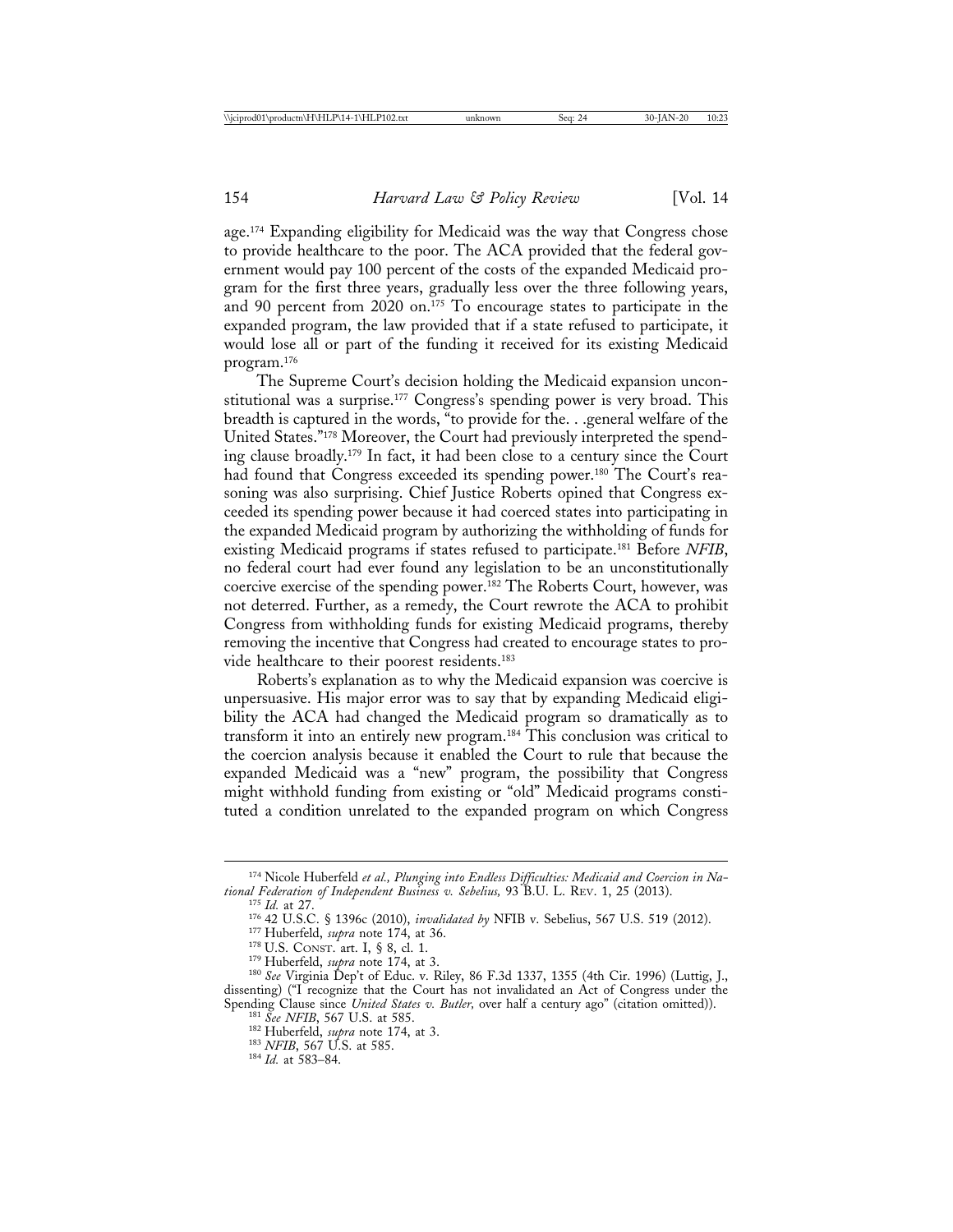was spending money.<sup>185</sup> The Court's rigid distinction between the new and old Medicaid programs is extremely artificial. The basic function of Medicaid, both before and after the expansion, was the same: to provide healthcare to poor people.186 When Medicaid was created in 1965, it covered particular categories of the poor such as the elderly, the blind, and the disabled.187 Since then, Congress has amended the statute many times for the purpose to expanding eligibility to other categories of poor people such as children and pregnant women.<sup>188</sup> In the ACA, Congress further expanded the program by making it available to non-elderly adults.189 In other words, there has been a clear continuity in the changes that Congress made to Medicaid over the years, gradually adding additional categories of the poor. Moreover, when Congress limited eligibility to limited categories of poor people at the inception of Medicaid, it obviously did not intend that these categories be treated as a hardwired constitutional mechanism to protect states from the possibility that it might add other poor people in the future.

The ruling has been catastrophic for many of the most vulnerable Americans.<sup>190</sup> By making it easy for states to decline to participate in the expanded Medicaid program, the Court reinforced the discrimination against poor African Americans in the South, a legacy that the United States has been trying to overcome since the Civil War.<sup>191</sup> As the Court's decision in *Shelby County* gave Southern states a green light to renew their longstanding pattern of discriminating against African-American voters, so, too, the *NFIB* decision encouraged Southern states to continue another longstanding tradition—that of severely restricting social-service benefits to their poorest citizens, most of whom are African American.192 After the Court decided *NFIB*, the consequences of the decision did not take long to emerge. Numerous states, now totaling nineteen (including every state of the former confederacy except Arkansas and, as of 2016, Louisiana), refused to participate in the expanded Medicaid program.193 In 2016, Louisiana entered the

<sup>&</sup>lt;sup>185</sup> *Id.*<br><sup>186</sup> Huberfeld, *supra* note 174, at 16.<br><sup>187</sup> *Id.*<br><sup>187</sup> *Id.*<br><sup>188</sup> *Id.* at 16–17.<br><sup>189</sup> 42 U.S.C. § 1396(a)(a)(10)(A)(i)(VIII) (2012).<br><sup>190</sup> Scott Lemieux, *How the Supreme Court Screwed Obamacare*, New 2017) https://newrepublic.com/article/143524/supreme-court-screwed-obamacare [https://

<sup>&</sup>lt;sup>191</sup> See Stephen Griffin, *The Tragedy of Medicaid Expansion (Part II)*, Balkinzation (Mar. 4, 2017, 3:55 PM), https://balkin.blogspot.com/2017/03/the-tragedy-of-medicaid-expansionpart.html [https://perma.cc/9HN7-W6CK]; SAMANTHA ARTIGA ET AL., HENRY J. KAISER FAMILY FOUND., THE IMPACT OF THE COVERAGE GAP FOR ADULTS IN STATES NOT EX-PANDING MEDICAID BY RACE AND ETHNICITY (Oct. 26, 2015), https://www.kff.org/dispari ties-policy/issue-brief/the-impact-of-the-coverage-gapin-states-not-expanding-medicaid-by-

<sup>&</sup>lt;sup>192</sup> See Griffin, *supra* note 191.<br><sup>193</sup> See ARTIGA ET AL., *supra* note 191.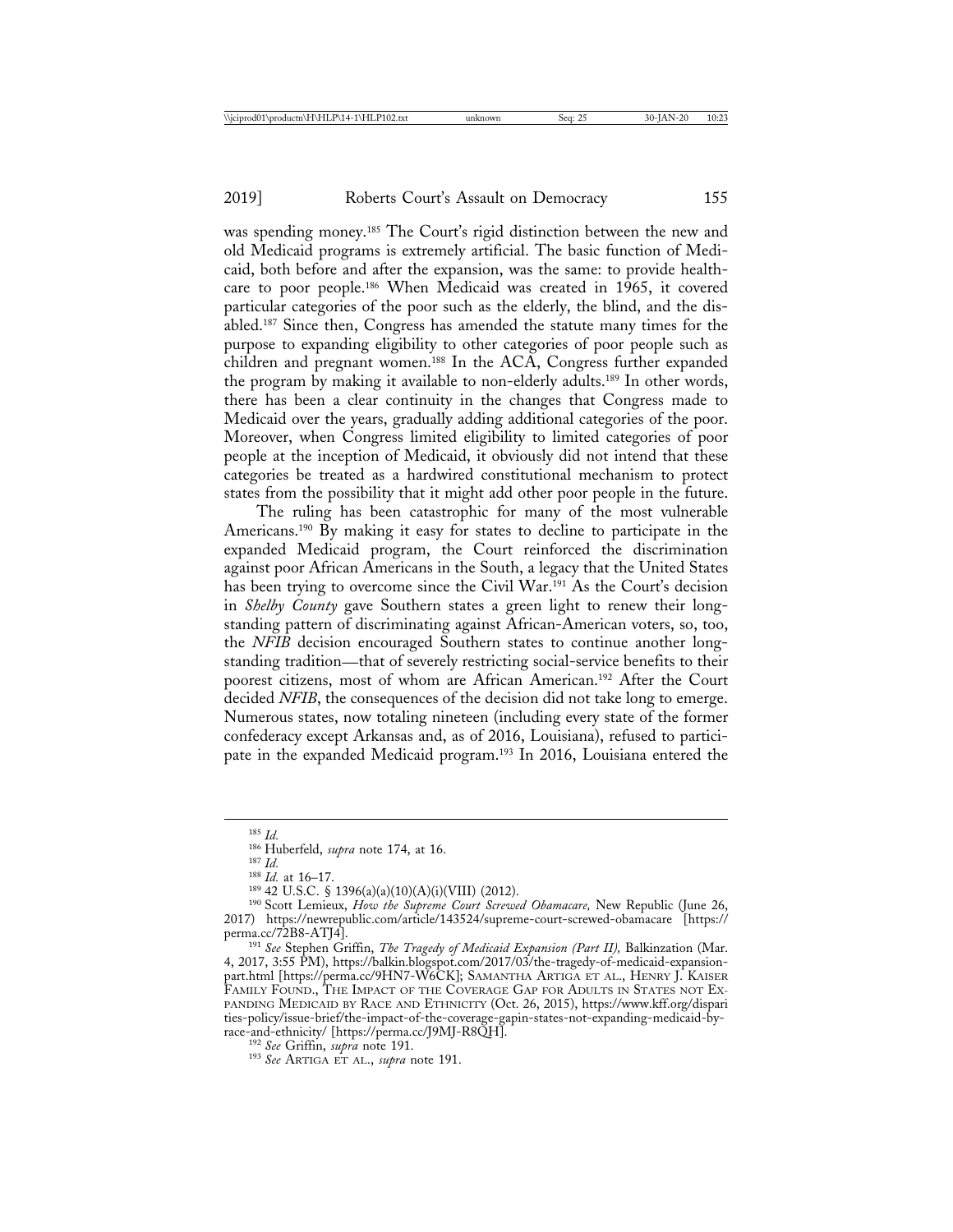program after electing a Democratic governor to succeed Bobby Jindal.194 The decision has caused at least 2.6 million Americans who would have been eligible for health benefits under the ACA to not receive them. 91 percent of those Americans live in the South.<sup>195</sup> In fact, more than half of the adults falling into the "coverage gap" live in just three Southern states, Texas, Georgia, and Florida, and in this group, a vastly disproportionate share are people of color.196 Naturally, this has had a significant negative impact on people's health.197 And once again, the Roberts Court struck a mighty blow against a government effort to provide greater equality.

#### **CONCLUSION**

I mentioned previously that I would provide additional comment regarding how the Roberts Court's decisions in the areas that I have discussed harm democracy. It is not difficult to understand how the Court's decisions concerning voting rights undermine democracy. Rulings that discourage people from voting or place obstacles in the path of voting cause people not to participate in the decision-making process that is the essence of democracy. Undoubtedly, large and influential sectors of the population have always opposed democratization and the extension of political rights. Yet one would hope that the Supreme Court would not be among them. The Court, however, has consistently ratified the efforts of Republican state legislatures to accomplish precisely these purposes. Further, as it has weaponized the First Amendment to combat efforts to democratize the law of campaign finance, the Court has weaponized the doctrine of states' rights to prevent Congress from dismantling obstacles that minorities encounter in voting. Instead of doing what it can to ensure the maintenance of a robust democratic republic, the Court's decisions ally it with the most anti-democratic currents in American politics, forces that would be pleased if unlimited money could be spent on elections and if minorities could be deterred from voting.

The anti-democratic nature of the Court's decisions weakening the middle class by augmenting corporate power and reducing that of ordinary Americans is perhaps slightly less obvious. However, scholars have shown that a strong middle class is essential to a thriving democracy. In his book, *The Crisis of the Middle Class Constitution*, Ganesh Sitaraman talks about

<sup>194</sup> Griffin, *supra* note 191; Douglas McCollam, *John Bel Edwards defeats David Vitter in Louisiana governor's race*, WASH. POST (Nov. 21, 2015), https://www.washingtonpost.com/ politics/john-edwards-claiming-win-over-david-vitter-in-louisiana-governors-race/2015/11/ 21/a583fc06-9070-11e5-ae1f-af46b7df8483\_story.html?noredirect=on&utm\_term=.23

e5db65b102 [https://perma.cc/N9YH-WAGE].<br><sup>195</sup> Griffin, *supra* note 191.<br><sup>196</sup> ARTIGA, *supra* note 191.<br><sup>197</sup> Celeste Katz, *People Will Die if Trump Kills Obamacare, So Get It While You Can, These Big Names Say,* NEWSWEEK (Oct. 31. 2017), https://www.newsweek.com/obamacare-afford able-care-act-open-enrollment-kathleen-sebelius-alyssa-milano-695436 [https://perma.cc/ K9LT-JBVE].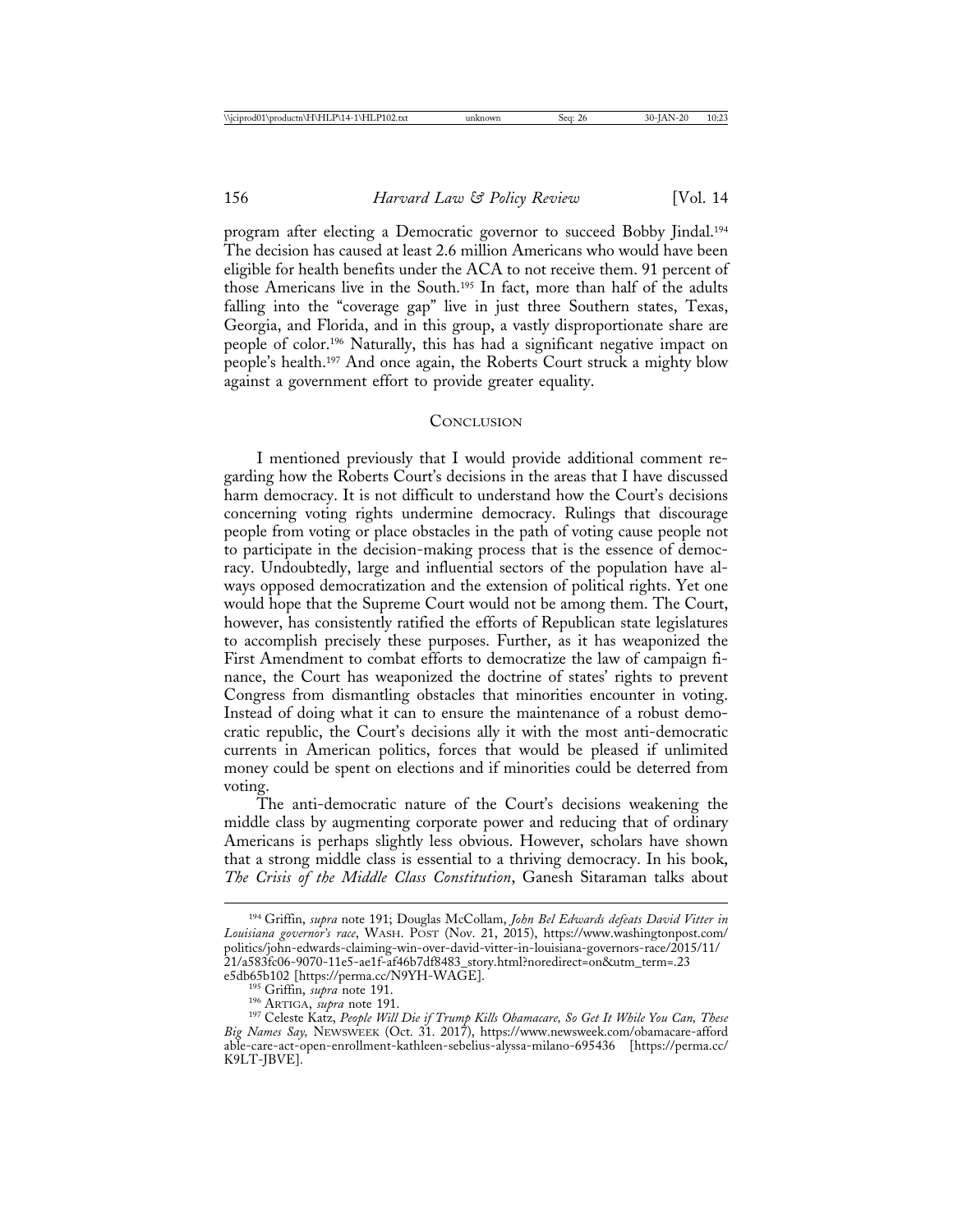how when the founders of the American political system developed a Constitution, American citizens were relatively equal economically:

Compared with England and other western European countries in the late eighteenth century, America didn't have either a superrich tier of elites or a bottom rung of desperate poor. American estates were minor compared to their English counterparts. George Washington's estate, for example, earned £300 per year in the 1770s. This would have made him a "better sort of yeoman" in England. . . . The lack of a wealthy elite extended to the merchant class too; the wealthiest urban American merchants were worth £25,000 to £50,000; their counterparts in London were worth £200,000 to £800,000.  $\dots$ 

The contrast was equally true at the lower end of the economic spectrum. Conditions approaching the slums of London were unknown in America. During an economic downturn, 10 percent of the American population might be poor, but this was a far cry from the 50 percent of people in England who occasionally or regularly relied on charity for survival. . . .

America [in] 1774 was surprisingly egalitarian. Considering all households, including slaves, the top 1 percent in America had 8.5 percent of total income. When only free households are taken into account, the number drops to 7.6 percent. [By] comparison, [in 2012,] the top 1 percent of Americans took 19.3 percent of total income.198

Sitaraman further explains that the founders assumed that such equality would continue and based key provisions of the Constitution on that assumption.<sup>199</sup> He also argues that the country's ability to maintain such relative equality for over two centuries has played an important part in sustaining our democratic republic.200

As we have seen, however, all that has changed dramatically. The condition of relative equality no longer exists. The foundation on which the Constitution was built, the existence of a strong middle class and the absence of extreme wealth and poverty, has substantially eroded. Further, corporations, the wealthy, and those who represent them, adhering to the advice expressed in the Powell memorandum, which has been advanced more recently by a panoply of conservative advocacy groups, refuse to support policies that promote the common good such as Social Security, broad health insurance coverage, and campaign finance reform.201 Rather, they use their resources to combat these types of policies and promote policies that benefit only themselves. And they have achieved considerable success in this selfish endeavor. We are thus in a new and arguably dangerous phase in American

<sup>198</sup> Sitaraman, *supra* note 147, at 60–62. <sup>199</sup> *Id.* at 63. <sup>200</sup> *Id.* at 201–03. <sup>201</sup> *Id.* at 239–40.